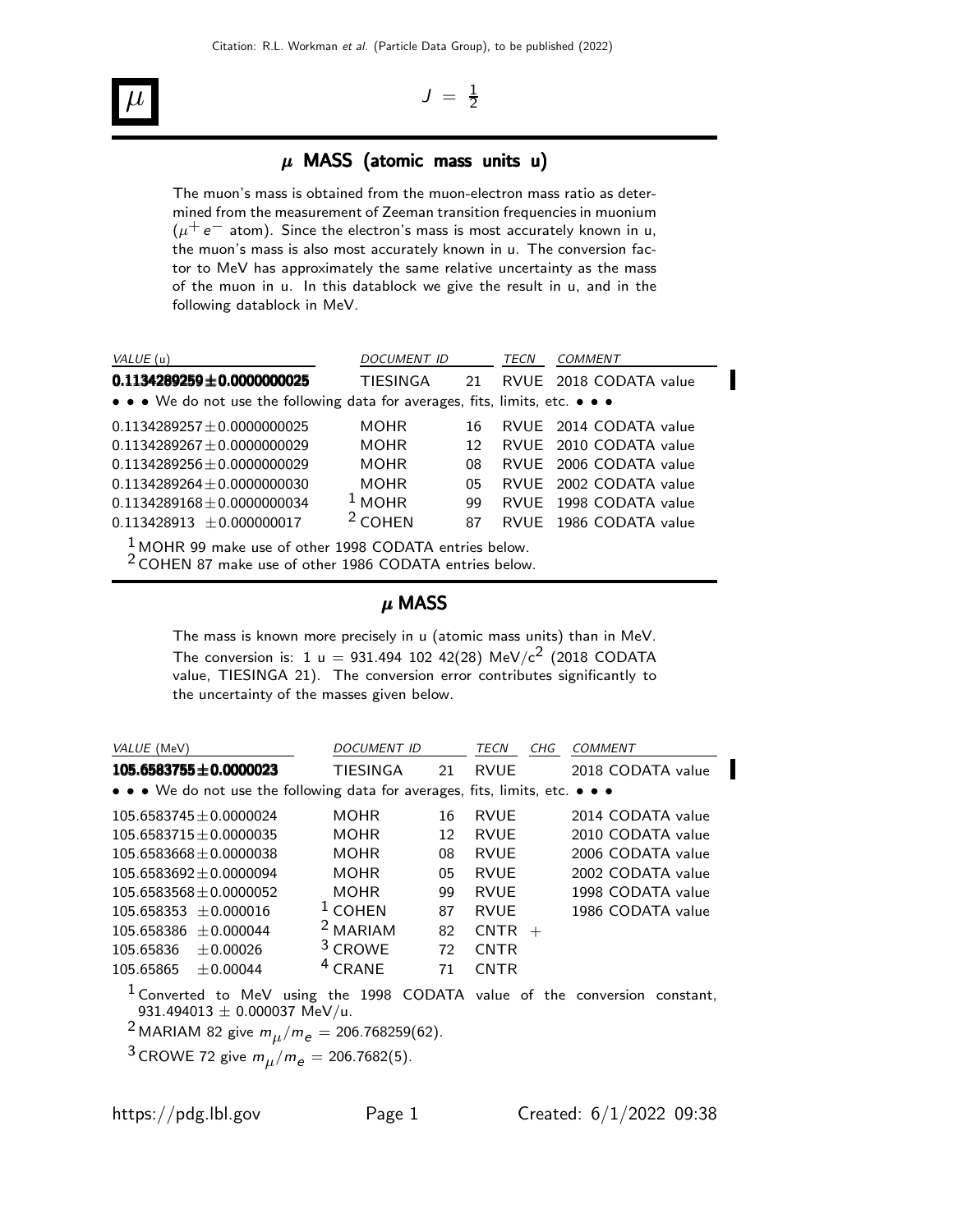<sup>4</sup> CRANE 71 give  $m_{\mu}/m_{e} = 206.76878(85)$ .

#### $\mu$  MEAN LIFE  $\tau$

Measurements with an error  $> 0.001 \times 10^{-6}$  s have been omitted.

| VALUE $(10^{-6} s)$                                                                         | <b>DOCUMENT ID</b>       |    | TECN        |  | <b>CHG COMMENT</b>                            |  |  |  |  |
|---------------------------------------------------------------------------------------------|--------------------------|----|-------------|--|-----------------------------------------------|--|--|--|--|
| 2.1969811±0.0000022 OUR AVERAGE                                                             |                          |    |             |  |                                               |  |  |  |  |
| 2.1969803±0.0000021±0.0000007 <sup>1</sup> TISHCHENKO 13 CNTR + Surface $\mu^{+}$ at PSI    |                          |    |             |  |                                               |  |  |  |  |
| 2.197083 $\pm$ 0.000032 $\pm$ 0.000015 BARCZYK                                              |                          |    |             |  | 08 CNTR + Muons from $\pi^+$<br>decay at rest |  |  |  |  |
| $2.197013 + 0.000021 + 0.000011$                                                            | <b>CHITWOOD</b>          | 07 |             |  | CNTR + Surface $\mu^+$ at PSI                 |  |  |  |  |
| $2.197078 + 0.000073$                                                                       | <b>BARDIN</b>            | 84 | $CNTR +$    |  |                                               |  |  |  |  |
| $2.197025 + 0.000155$                                                                       | BARDIN                   |    | 84 $CNTR -$ |  |                                               |  |  |  |  |
| $2.19695 \pm 0.00006$                                                                       | $GIOVANETTI$ 84 $CNTR +$ |    |             |  |                                               |  |  |  |  |
| $2.19711 \pm 0.00008$                                                                       | BALANDIN 74 CNTR $+$     |    |             |  |                                               |  |  |  |  |
| $2.1973 + 0.0003$                                                                           | <b>DUCLOS</b>            | 73 | $CNTR +$    |  |                                               |  |  |  |  |
| • • • We do not use the following data for averages, fits, limits, etc. • • •               |                          |    |             |  |                                               |  |  |  |  |
| $2.1969803 \pm 0.0000022$                                                                   |                          |    |             |  | WEBBER 11 CNTR + Surface $\mu^+$ at PSI       |  |  |  |  |
| <sup>1</sup> TISHCHENKO 13 uses $1.6 \times 10^{12} \mu^+$ events and supersedes WEBBER 11. |                          |    |             |  |                                               |  |  |  |  |

### ${{\tau}}_{\mu^+}/{{\tau}}_{\mu^-}$  MEAN LIFE RATIO

A test of CPT invariance.

| <i>VALUE</i>                                                                  |                         | <i>DOCUMENT ID</i> |     | TECN  | <b>COMMENT</b>                    |  |  |
|-------------------------------------------------------------------------------|-------------------------|--------------------|-----|-------|-----------------------------------|--|--|
|                                                                               | $1.000024 \pm 0.000078$ | BARDIN             | 84. | CNTR. |                                   |  |  |
| • • • We do not use the following data for averages, fits, limits, etc. • • • |                         |                    |     |       |                                   |  |  |
|                                                                               | $1.0008 \pm 0.0010$     | BAILEY             |     |       | 79 CNTR Storage ring              |  |  |
| 1.000                                                                         | $\pm 0.001$             | MFYFR              |     |       | 63 CNTR Mean life $\mu^+ / \mu^-$ |  |  |

$$
\left(\tau_{\mu^+}\,-\,\tau_{\mu^-}\right)/\,\tau_{\rm average}
$$

A test of CPT invariance. Calculated from the mean-life ratio, above.

 $(2\pm8) \times 10^{-5}$  OUR EVALUATION

VALUE DOCUMENT ID

#### $\mu$ / $p$  MAGNETIC MOMENT RATIO

This ratio is used to obtain a precise value of the muon mass and to reduce experimental muon Larmor frequency measurements to the muon magnetic moment anomaly. Measurements with an error  $> 0.00001$  have been omitted. By convention, the minus sign on this ratio is omitted. CODATA values were fitted using their selection of data, plus other data from multiparameter fits.

| <i>VALUE</i>                  | <b>DOCUMENT ID</b> | TECN    | CHG COMMENT               |
|-------------------------------|--------------------|---------|---------------------------|
| $3.183345142 \pm 0.000000071$ | TIESINGA           | 21 RVUE | 2018 CODATA value         |
| https://pdg.lbl.gov           | Page 2             |         | Created: $6/1/2022$ 09:38 |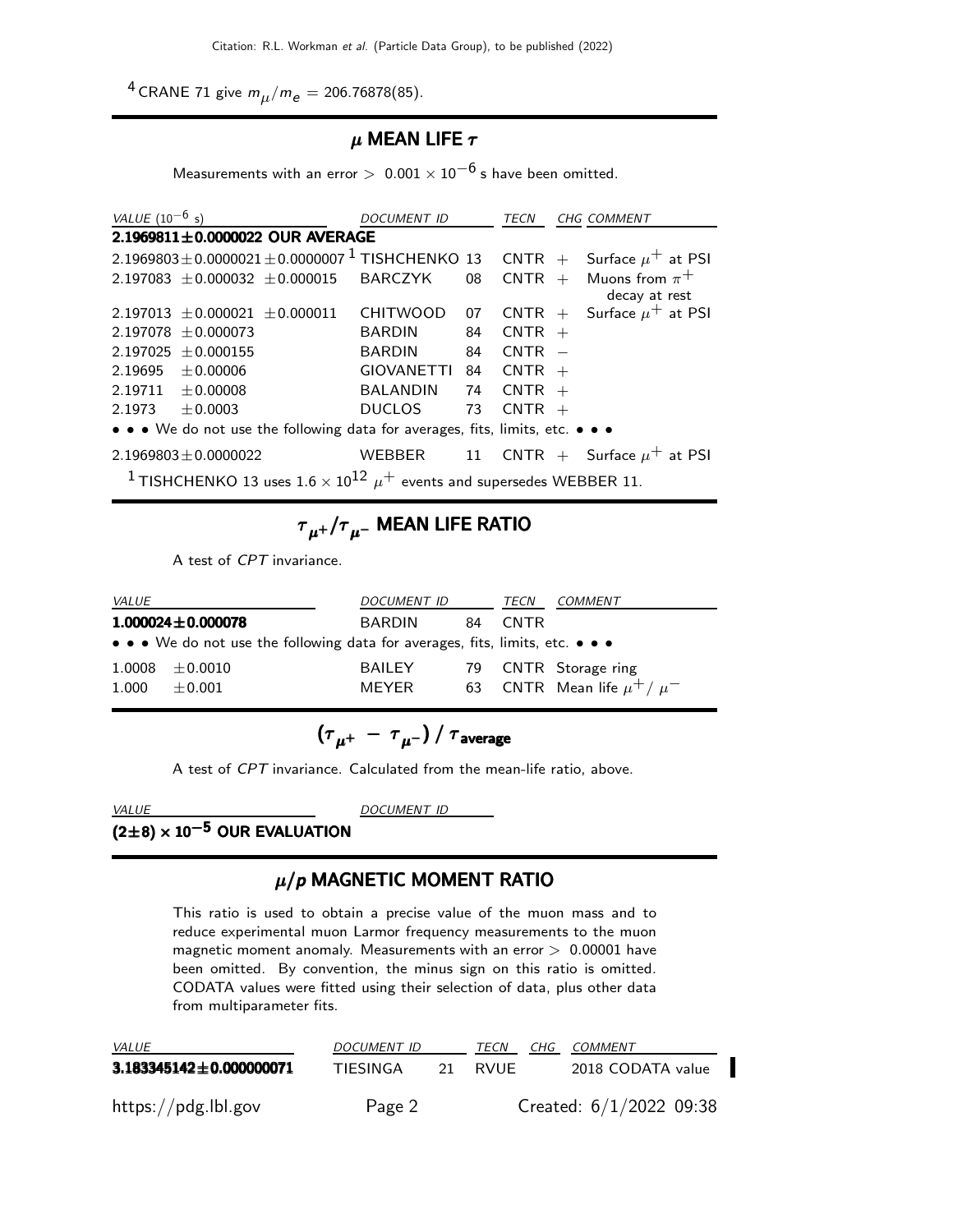• • • We do not use the following data for averages, fits, limits, etc. • • •

|            | $3.183345142 + 0.000000071$ | <b>MOHR</b>   | 16 | <b>RVUE</b>           | 2014 CODATA value    |
|------------|-----------------------------|---------------|----|-----------------------|----------------------|
|            | $3.183345107 + 0.000000084$ | <b>MOHR</b>   | 12 | <b>RVUE</b>           | 2010 CODATA value    |
|            | $3.183345137 + 0.000000085$ | <b>MOHR</b>   | 08 | <b>RVUE</b>           | 2006 CODATA value    |
|            | $3.183345118 + 0.000000089$ | <b>MOHR</b>   | 05 | <b>RVUE</b>           | 2002 CODATA value    |
|            | $3.18334513 + 0.00000039$   | LIU           | 99 | <b>CNTR</b><br>$+$    | HFS in muonium       |
| 3.18334539 | $+0.00000010$               | <b>MOHR</b>   | 99 | <b>RVUE</b>           | 1998 CODATA value    |
| 3.18334547 | $+0.00000047$               | <b>COHEN</b>  | 87 | <b>RVUE</b>           | 1986 CODATA value    |
| 3.1833441  | $+0.0000017$                | <b>KLEMPT</b> | 82 | $CNTR +$              | Precession strob     |
| 3.1833461  | $+0.0000011$                | <b>MARIAM</b> | 82 | <b>CNTR</b><br>$+$    | <b>HFS</b> splitting |
| 3.1833448  | $+0.0000029$                | CAMANI        | 78 | <b>CNTR</b><br>$+$    | See KLEMPT 82        |
| 3.1833403  | $+0.0000044$                | CASPERSON     | 77 | <b>CNTR</b><br>$+$    | <b>HFS</b> splitting |
| 3.1833402  | $+0.0000072$                | <b>COHEN</b>  | 73 | <b>RVUE</b>           | 1973 CODATA value    |
| 3.1833467  | $+0.0000082$                | <b>CROWE</b>  | 72 | <b>CNTR</b><br>$^{+}$ | Precession phase     |
|            |                             |               |    |                       |                      |

### See the related review(s): [Muon Anomalous Magnetic Moment](http://pdg.lbl.gov/2022/reviews/rpp2021-rev-g-2-muon-anom-mag-moment.pdf)

#### $\mu$  MAGNETIC MOMENT ANOMALY

The parity-violating decay of muons in a storage ring is observed. The difference frequency  $\omega_{\mathbf{a}}$  between the muon spin precision and the orbital angular frequency  $(e/m_\mu c)\langle B\rangle$  is measured, as is the free proton NMR frequency  $\omega_{\bm p}$ , thus determining the ratio  ${\sf R}{=}\omega_{\bm a}/\omega_{\bm p}.$  Given the magnetic moment ratio  $\lambda{=}\mu_{\mu}/{\mu_{\boldsymbol{p}}^{\vphantom{\dag}}}$  (from hyperfine structure in muonium),  $(g{-}2)/2$  $= R/(\lambda-R)$ .

$$
\mu_{\mu}/(e\hbar/2m_{\mu})-1=(g_{\mu}-2)/2
$$

| $VALUE$ (units $10^{-10}$ ) |        |            |               | <i>DOCUMENT ID</i>                                                      |        | <i>TECN</i>      | CHG                      | <b>COMMENT</b>                         |
|-----------------------------|--------|------------|---------------|-------------------------------------------------------------------------|--------|------------------|--------------------------|----------------------------------------|
| $11659206.1 \pm$            |        | 4.1        |               | 1<br>ABI                                                                | 21     | MUG <sub>2</sub> | $^{+}$                   | Combined FNAL and<br><b>BNL</b> values |
|                             |        |            |               | • • • We do not use the following data for averages, fits, limits, etc. |        |                  |                          |                                        |
| 11659204.0 $\pm$            |        | 5.4        |               | ABI                                                                     | 21     | MUG2             | $^{+}$                   | Storage ring                           |
| 11659208.0 $\pm$            |        |            | $5.4 \pm 3.3$ | <b>BENNETT</b>                                                          | 06     | MUG2             | $+$                      | Average $\mu^+$ and $\mu^-$            |
| 11659208                    | $^{+}$ | 6          |               | <b>BENNETT</b>                                                          | 04     | MUG2             | $+$                      | Average $\mu^+$ and $\mu^-$            |
| 11659214                    | $^{+}$ | 8          | $+3$          | <b>BENNETT</b>                                                          | 04     | MUG <sub>2</sub> | $\overline{\phantom{a}}$ | Storage ring                           |
| 11659203                    | $^{+}$ | 6          | ±5            | <b>BENNETT</b>                                                          | 04     | MUG <sub>2</sub> | $^{+}$                   | Storage ring                           |
| 11659204                    | 士      | 7          | $+5$          | <b>BENNETT</b>                                                          | 02     | MUG <sub>2</sub> | $^{+}$                   | Storage ring                           |
| 11659202                    | $^{+}$ | 14         | $+6$          | <b>BROWN</b>                                                            | 01     | MUG <sub>2</sub> | $^{+}$                   | Storage ring                           |
| 11659191                    | $^{+}$ | 59         |               | <b>BROWN</b>                                                            | $00\,$ | MUG <sub>2</sub> | $^{+}$                   |                                        |
| 11659100                    | $^{+}$ | 110        |               | <b>BAILEY</b>                                                           | 79     | <b>CNTR</b>      | $^{+}$                   | Storage ring                           |
| 11659360                    | $^{+}$ | 120        |               | <sup>2</sup> BAILEY                                                     | 79     | <b>CNTR</b>      | $\overline{\phantom{a}}$ | Storage ring                           |
| 11659230                    | $\pm$  | 85         |               | <sup>2</sup> BAILEY                                                     | 79     | <b>CNTR</b>      | $^{+}$                   | Storage ring                           |
| 11620000                    |        | $\pm 5000$ |               | <b>CHARPAK</b>                                                          | 62     | <b>CNTR</b>      | $^{+}$                   |                                        |
|                             |        |            |               |                                                                         |        |                  |                          |                                        |

 $<sup>1</sup>$  ABI 21 combined their value with the previous independent BNL measurement of BEN-</sup> NETT 06. ABI 21 also report that the difference of this combination with the standard model value of  $(11659181.0 \pm 4.3) \times 10^{-10}$  (AOYAMA 20) has a significance of 4.2  $\sigma$ . <sup>2</sup> BAILEY 79 values recalculated by HUGHES 99 using the COHEN 87  $\mu/p$  magnetic moment. The improved MOHR 99 value does not change the result.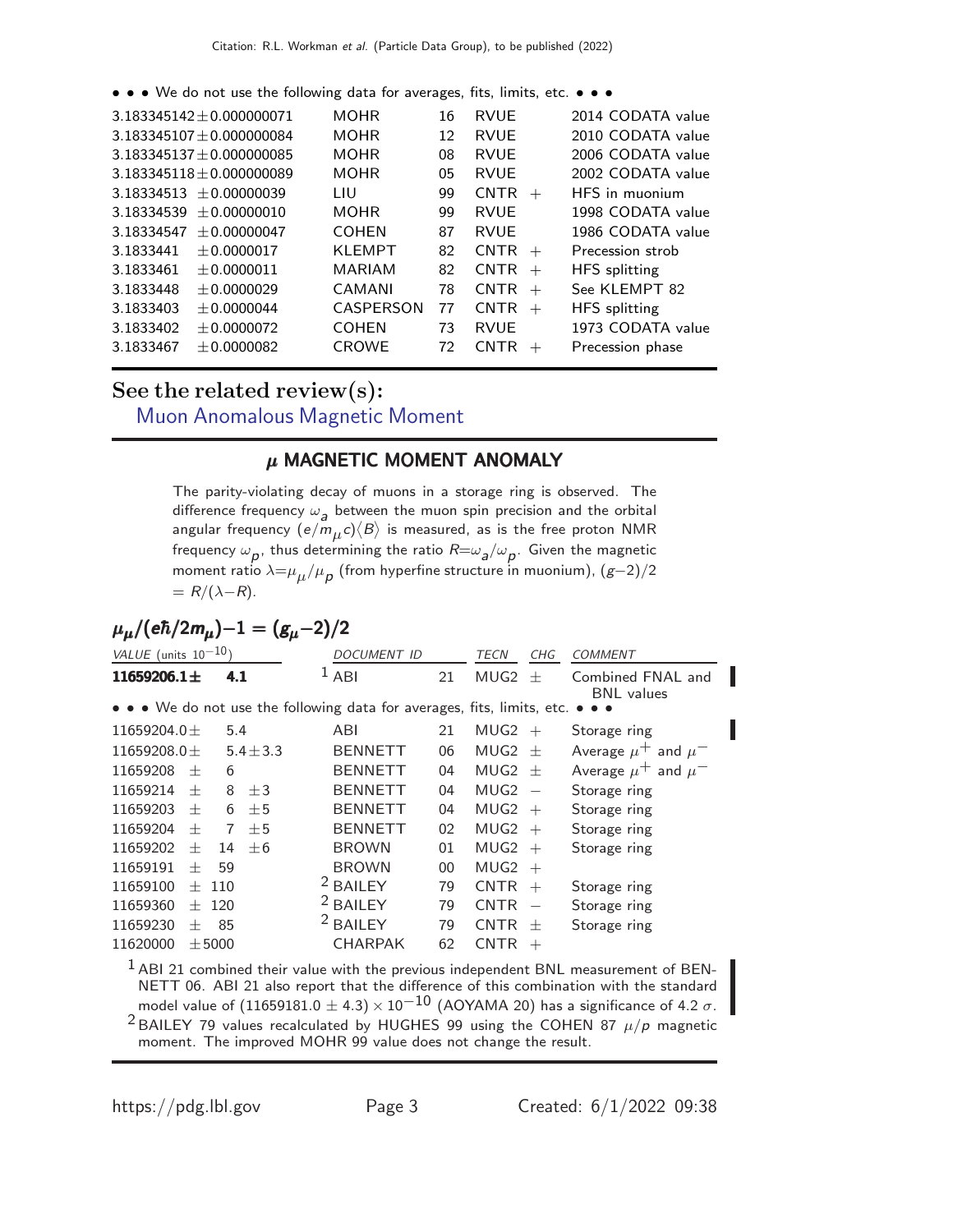$$
\left(g_{\mu^+}-g_{\mu^-}\right)/\,g_{\rm average}
$$

A test of CPT invariance.

| <i>VALUE</i> (units $10^{-8}$ )                                               | DOCUMENT ID     | TECN    |
|-------------------------------------------------------------------------------|-----------------|---------|
| $-0.11 \pm 0.12$                                                              | BENNETT 04 MUG2 |         |
| • • • We do not use the following data for averages, fits, limits, etc. • • • |                 |         |
| $-2.6$ +1.6                                                                   | BAIL FY         | 79 CNTR |

#### $\mu$  ELECTRIC DIPOLE MOMENT (d)

A nonzero value is forbidden by both  $T$  invariance and  $P$  invariance.

| VALUE $(10^{-19}$ ecm)                                                        | CL% | <b>DOCUMENT ID</b>   |    | TECN<br>CHG | <b>COMMENT</b> |
|-------------------------------------------------------------------------------|-----|----------------------|----|-------------|----------------|
| $<$ 1.8                                                                       | 95  | <b>RENNETT</b>       | 09 | MUG2 $\pm$  | Storage ring   |
| • • • We do not use the following data for averages, fits, limits, etc. • • • |     |                      |    |             |                |
| $-0.1 \pm 1.0$                                                                |     | <sup>2</sup> BENNETT | 09 | $MUG2 +$    | Storage ring   |
| $-0.1 \pm 0.7$                                                                |     | <sup>3</sup> BENNETT | 09 | $MUG2 -$    | Storage ring   |
| $-3.7 \pm 3.4$                                                                |     | <sup>4</sup> BAILEY  | 78 | $CNTR +$    | Storage ring   |
| $8.6 \pm 4.5$                                                                 |     | <b>BAILEY</b>        | 78 | $CNTR +$    | Storage ring   |
| $0.8 \pm 4.3$                                                                 |     | <b>BAILEY</b>        | 78 | $CNTR -$    | Storage ring   |
|                                                                               |     |                      |    |             |                |

 $1$  This is the combination of the two BENNETT 09 measurements quoted here separately for  $\mu^+$  and  $\mu^-$ . The result is also presented as a measurement of  $(0.0 \pm 0.9) \times 10^{-19}$ e cm.<br><sup>2</sup> Also reported as the limit of  $|d(\mu^+)|$  < 2.1 × 10 $^{-19}$  *e* cm at 95% CL.

 $\frac{3}{4}$ Also reported as the limit of  $\big|\mathsf{d}(\mu^-)\big| \ < \ 1.5\times10^{-19}$  e cm at 95% CL.

<sup>4</sup> This is the combination of the two BAILEY 78 results quoted here separately for  $\mu^+$  and  $\mu^-$  . BAILEY 78 uses the convention  ${\sf d}=1/2\cdot({\sf d}_{\mu^+}-{\sf d}_{\mu^-})$  and reports 3.7  $\pm$  3.4. We convert their result to use the same convention as BENNETT 09.

# MUON-ELECTRON CHARGE RATIO ANOMALY  $q_{\mu^+}/q_{\rm e^-}+1$

| <i>VALUE</i>                   | DOCUMENT ID        |        | TECN     |  | CHG COMMENT               |
|--------------------------------|--------------------|--------|----------|--|---------------------------|
| $(1.1 \pm 2.1) \times 10^{-9}$ | <sup>1</sup> MEYER | $00 -$ | $CNTR +$ |  | 1s–2s muonium<br>interval |

 $1$  MEYER 00 measure the 1s-2s muonium interval, and then interpret the result in terms of muon-electron charge ratio  $q_{\mu^+}/q_{\rm e^-}.$ 

### $\mu^-$  Decay modes

 $\mu^+$  modes are charge conjugates of the modes below.

|            | Mode                                                    | Fraction $(\Gamma_i/\Gamma)$       | Confidence level |
|------------|---------------------------------------------------------|------------------------------------|------------------|
|            | $\Gamma_1$ $e^{-}\overline{\nu}_e \nu_\mu$              | $\approx 100\%$                    |                  |
| $\Gamma_2$ | $e^{-}\overline{\nu}_{e}\nu_{\mu}\gamma$                | [a] $(6.0 \pm 0.5) \times 10^{-8}$ |                  |
|            | $\Gamma_3$ $e^{-} \overline{\nu}_e \nu_\mu e^{+} e^{-}$ | [b] $(3.4 \pm 0.4) \times 10^{-5}$ |                  |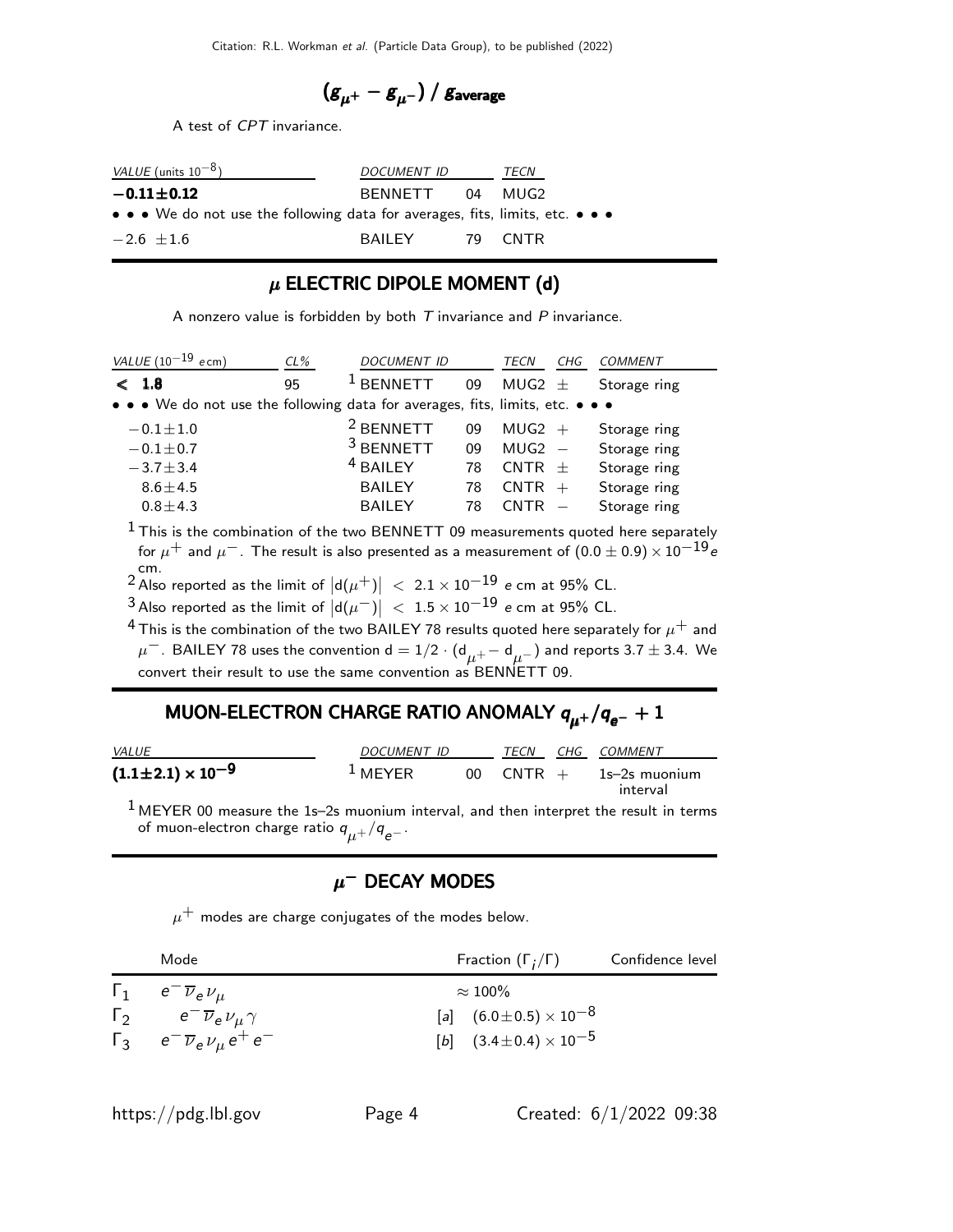#### Lepton Family number (LF) violating modes

| $\Gamma_4$ $e^- \nu_e \overline{\nu}_\mu$ | $LF$ [c] < 1.2 %           | 90%    |
|-------------------------------------------|----------------------------|--------|
| $\Gamma_5$ $e^-\gamma$                    | LF $< 4.2 \times 10^{-13}$ | 90%    |
| $\Gamma_6$ $e^-e^+e^-$                    | LF $< 1.0 \times 10^{-12}$ | 90%    |
| $\Gamma_7$ $e^-2\gamma$                   | LF $< 7.2 \times 10^{-11}$ | $90\%$ |

- [a] This only includes events with energy of  $e > 45$  MeV and energy of  $\gamma >$  40 MeV. Since the  $e^-\overline{\nu}_e\,\nu_\mu$  and  $e^-\overline{\nu}_e\,\nu_\mu\,\gamma$  modes cannot be clearly separated, we regard the latter mode as a subset of the former.
- [b] See the Particle Listings below for the energy limits used in this measurement.
- [c] A test of additive vs. multiplicative lepton family number conservation.

### $\mu^-$  branching ratios

| $\Gamma\left(\mathrm{e}^{-}\overline{\nu}_{\mathrm{e}}\,\nu_{\mu}\gamma\right)$ / $\Gamma_{\mathrm{total}}$ |           |                                                                                                                                                          |             | $\Gamma_2/\Gamma$ |
|-------------------------------------------------------------------------------------------------------------|-----------|----------------------------------------------------------------------------------------------------------------------------------------------------------|-------------|-------------------|
| <i>VALUE</i>                                                                                                | EVTS      | <i>DOCUMENT ID</i>                                                                                                                                       | TECN        | COMMENT           |
| $(6.03 \pm 0.14 \pm 0.53) \times 10^{-8}$ 13k                                                               |           | <sup>1</sup> BALDINI 16A SPEC $\gamma$ KE > 40 MeV                                                                                                       |             |                   |
| • • • We do not use the following data for averages, fits, limits, etc. • • •                               |           |                                                                                                                                                          |             |                   |
| $) \times 10^{-3}$<br>$) \times 10^{-2}$<br>$(3.3 \pm 1.3)$<br>$(1.4 \pm 0.4)$                              | 862<br>27 | BOGART 67 CNTR $\gamma$ KE $>$ 14.5 MeV<br>CRITTENDEN 61 CNTR $\gamma$ KE $>$ 20 MeV<br>CRITTENDEN 61 CNTR $\gamma$ KE $>$ 10 MeV<br><b>ASHKIN</b><br>59 | <b>CNTR</b> |                   |

<sup>1</sup> BALDINI 16 measurement refers to  $\mu^+ \to e^+ \nu \overline{\nu} \gamma$  decay and requires energy of  $e^+ >$ 45 MeV and energy  $\gamma > 40$  MeV.

## $\Gamma(e^-\overline{\nu}_e\nu_\mu e^+e^-)/\Gamma_{\rm total}$  Γ<sub>3</sub>/Γ

total

| VALUE (units $10^{-5}$ ) EVTS                                                 | DOCUMENT ID TECN CHG COMMENT                                                                                                       |  |                                                          |
|-------------------------------------------------------------------------------|------------------------------------------------------------------------------------------------------------------------------------|--|----------------------------------------------------------|
| $3.4 \pm 0.2 \pm 0.3$                                                         | 7443 $1$ BERTL 85 SPEC + SINDRUM                                                                                                   |  |                                                          |
| • • • We do not use the following data for averages, fits, limits, etc. • • • |                                                                                                                                    |  |                                                          |
| $2.2 \pm 1.5$                                                                 |                                                                                                                                    |  | 7 <sup>2</sup> CRITTENDEN 61 HLBC + $E(e^+e^-) > 10$ MeV |
| $\gamma$                                                                      | 1 $\frac{3}{\sqrt{1}}$ $\frac{100 \text{C}}{100}$ $\frac{100 \text{C}}{100}$ $\frac{200 \text{C}}{100}$ $\frac{200 \text{C}}{100}$ |  |                                                          |

| $1.5\!\pm\!1.0$                               | 1 $3$ GUREVICH 60 EMUL +<br>3 $4$ LEE 59 HBC + |  |                                                                                                                 |  |  |
|-----------------------------------------------|------------------------------------------------|--|-----------------------------------------------------------------------------------------------------------------|--|--|
| $\sim$ 1 and $\sim$ 1 and $\sim$ 1 and $\sim$ |                                                |  | the contract of the contract of the contract of the contract of the contract of the contract of the contract of |  |  |

<sup>1</sup> BERTL 85 has transverse momentum cut  $p_T > 17$  MeV/c. Systematic error was increased by us.

<sup>2</sup> CRITTENDEN 61 count only those decays where total energy of either ( $e^+$ ,  $e^-$ ) combination is  $>10$  MeV.

 $3$  GUREVICH 60 interpret their event as either virtual or real photon conversion.  $e^+$  and e− energies not measured.

4 In the three LEE 59 events, the sum of energies  $E(e^+) + E(e^-) + E(e^+)$  was 51 MeV, 55 MeV, and 33 MeV.

# $\Gamma(e^- \nu_e \overline{\nu}_\mu)/\Gamma_{\rm total}$

/Γ $\Gamma$ total $\Gamma_4/\Gamma$ Forbidden by the additive conservation law for lepton family number. A multiplicative law predicts this branching ratio to be 1/2. For a review see NEMETHY 81.

| <i>VALUE</i>        | $CL\%$ | DOCUMENT ID | TECN | CHG COMMENT                                              |
|---------------------|--------|-------------|------|----------------------------------------------------------|
| < 0.012             | 90     |             |      | <sup>1</sup> FREEDMAN 93 CNTR + $\nu$ oscillation search |
| https://pdg.lbl.gov |        | Page 5      |      | Created: $6/1/2022$ 09:38                                |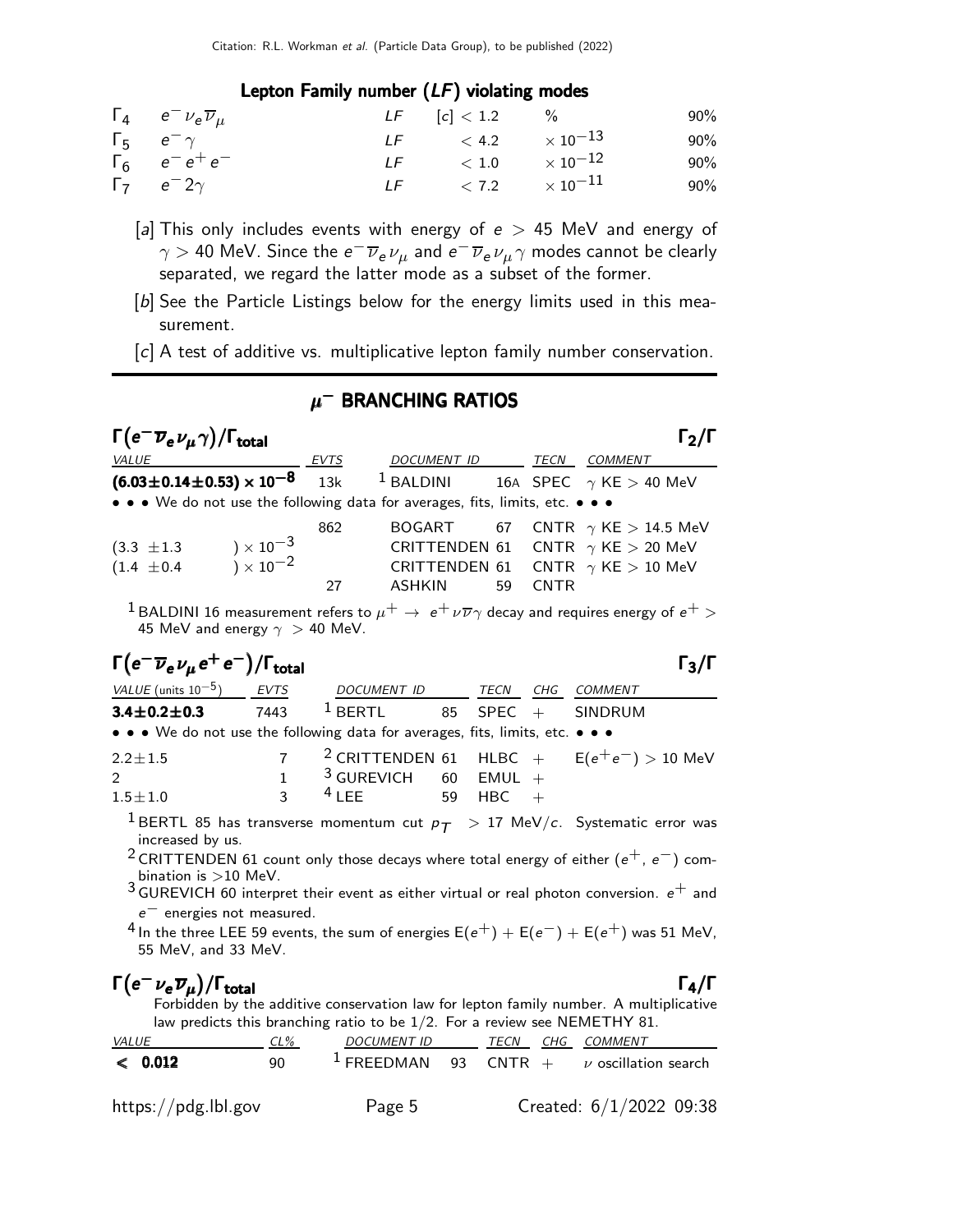• • • We do not use the following data for averages, fits, limits, etc. • • •

| $<$ 0.018          | 90 | KRAKAUER $91B$ CALO $+$ |               |                                                                 |
|--------------------|----|-------------------------|---------------|-----------------------------------------------------------------|
| $<$ 0.05           | 90 | <sup>2</sup> BERGSMA    | 83 CALO       | $\overline{\nu}_{\mu} e \rightarrow \mu^{-} \overline{\nu}_{e}$ |
| < 0.09             | 90 | JONKER                  | 80 CALO       | See BERGSMA 83                                                  |
| $-0.001 \pm 0.061$ |    | WILLIS                  | $80$ CNTR $+$ |                                                                 |
| $0.13 \pm 0.15$    |    |                         |               | BLIETSCHAU 78 HLBC $\pm$ Avg. of 4 values                       |
| < 0.25             | 90 | EICHTEN 73 HLBC $+$     |               |                                                                 |

 $^1$  FREEDMAN 93 limit on  $\overline{\nu}_e$  observation is here interpreted as a limit on lepton family

 $^2$ BERGSMA 83 gives a limit on the inverse muon decay cross-section ratio  $\sigma(\overline{\nu}_{\mu}\,e^-\rightarrow^2$  $\mu^-\overline{\nu}_e)/\sigma(\nu_\mu e^-\to~\mu^-\nu_e)$ , which is essentially equivalent to Γ $(e^-\nu_e\overline{\nu}_\mu)/\Gamma_{\rm total}$  for

small values like that quoted.

# $\Gamma(e^-\gamma)/\Gamma_{\rm total}$  Γ<sub>5</sub>/Γ

Forbidden by lepton family number conservation.

| VALUE (units $10^{-11}$ )                                                                                             | $CL\%$ | <b>DOCUMENT ID</b> |    | TECN<br>CHG        | COMMENT       |
|-----------------------------------------------------------------------------------------------------------------------|--------|--------------------|----|--------------------|---------------|
| 0.042<br>≺                                                                                                            | 90     | <b>BALDINI</b>     | 16 | <b>SPEC</b><br>$+$ | MEG at PSI    |
| $\bullet \bullet \bullet$ We do not use the following data for averages, fits, limits, etc. $\bullet \bullet \bullet$ |        |                    |    |                    |               |
| 0.057<br>$\,<\,$                                                                                                      | 90     | ADAM               |    | 13B SPEC<br>$+$    | MEG at PSI    |
| 0.24<br>$\,<\,$                                                                                                       | 90     | ADAM               | 11 | <b>SPEC</b><br>$+$ | MEG at PSI    |
| 2.8<br>$\,<\,$                                                                                                        | 90     | ADAM               | 10 | <b>SPEC</b><br>$+$ | MEG at PSI    |
| 1.2<br>$\lt$                                                                                                          | 90     | AHMED              | 02 | <b>SPEC</b><br>$+$ | MEGA          |
| 1.2<br>$\lt$                                                                                                          | 90     | <b>BROOKS</b>      | 99 | <b>SPEC</b><br>$+$ | LAMPF         |
| < 4.9                                                                                                                 | 90     | <b>BOLTON</b>      | 88 | CBOX<br>$+$        | LAMPF         |
| $<$ 100                                                                                                               | 90     | <b>AZUELOS</b>     | 83 | <b>CNTR</b><br>$+$ | <b>TRIUMF</b> |
| < 17                                                                                                                  | 90     | <b>KINNISON</b>    | 82 | <b>SPEC</b><br>$+$ | LAMPF         |
| ${<}100$                                                                                                              | 90     | <b>SCHAAF</b>      | 80 | ELEC<br>$^{+}$     | <b>SIN</b>    |

# $\Gamma(e^+e^-)/\Gamma_{\text{total}}$  Γ<sub>6</sub>/Γ

Forbidden by lepton family number conservation.

| VALUE (units $10^{-12}$ )                                                     | $CL\%$ | <b>DOCUMENT ID</b> |    | TECN        | CHG | <b>COMMENT</b> |
|-------------------------------------------------------------------------------|--------|--------------------|----|-------------|-----|----------------|
| $<$ 1.0                                                                       | 90     | $1$ BELLGARDT      | 88 | <b>SPEC</b> | $+$ | <b>SINDRUM</b> |
| • • • We do not use the following data for averages, fits, limits, etc. • • • |        |                    |    |             |     |                |
| < 36                                                                          | 90     | <b>BARANOV</b>     | 91 | SPEC        | $+$ | ARES           |
| $<$ 35                                                                        | 90     | <b>BOLTON</b>      | 88 | $CBOX +$    |     | LAMPF          |
| < 2.4                                                                         | 90     | <sup>1</sup> BFRTL | 85 | SPEC        |     | <b>SINDRUM</b> |
| $<$ 160                                                                       | 90     | <sup>1</sup> BFRTL | 84 | SPEC        | $+$ | <b>SINDRUM</b> |
| $<$ 130                                                                       | 90     | <b>BOLTON</b>      | 84 | CNTR        |     | LAMPF          |

 $<sup>1</sup>$  These experiments assume a constant matrix element.</sup>

#### $\Gamma(e^{-2\gamma})/\Gamma_{\rm total}$ /Γtotal Γ7/Γ Forbidden by lepton family number conservation.

| VALUE (units $10^{-11}$ ) | $CL\%$ | <b>DOCUMENT ID</b>                                                            |    | TECN        | CHG | COMMENT           |  |
|---------------------------|--------|-------------------------------------------------------------------------------|----|-------------|-----|-------------------|--|
| 7.2<br>$\checkmark$       | 90     | <b>BOLTON</b>                                                                 | 88 | $CBOX +$    |     | LAMPF             |  |
|                           |        | • • • We do not use the following data for averages, fits, limits, etc. • • • |    |             |     |                   |  |
| $\langle$ 1               | 90     | $1$ BALDINI                                                                   | 20 | MFG         |     | <b>PSI</b>        |  |
| < 840                     | 90     | <sup>2</sup> AZUELOS                                                          | 83 | $CNTR +$    |     | <b>TRIUMF</b>     |  |
| $<$ 5000                  | 90     | <sup>3</sup> BOWMAN                                                           | 78 | <b>CNTR</b> |     | DEPOMMIER 77 data |  |
|                           |        |                                                                               |    |             |     |                   |  |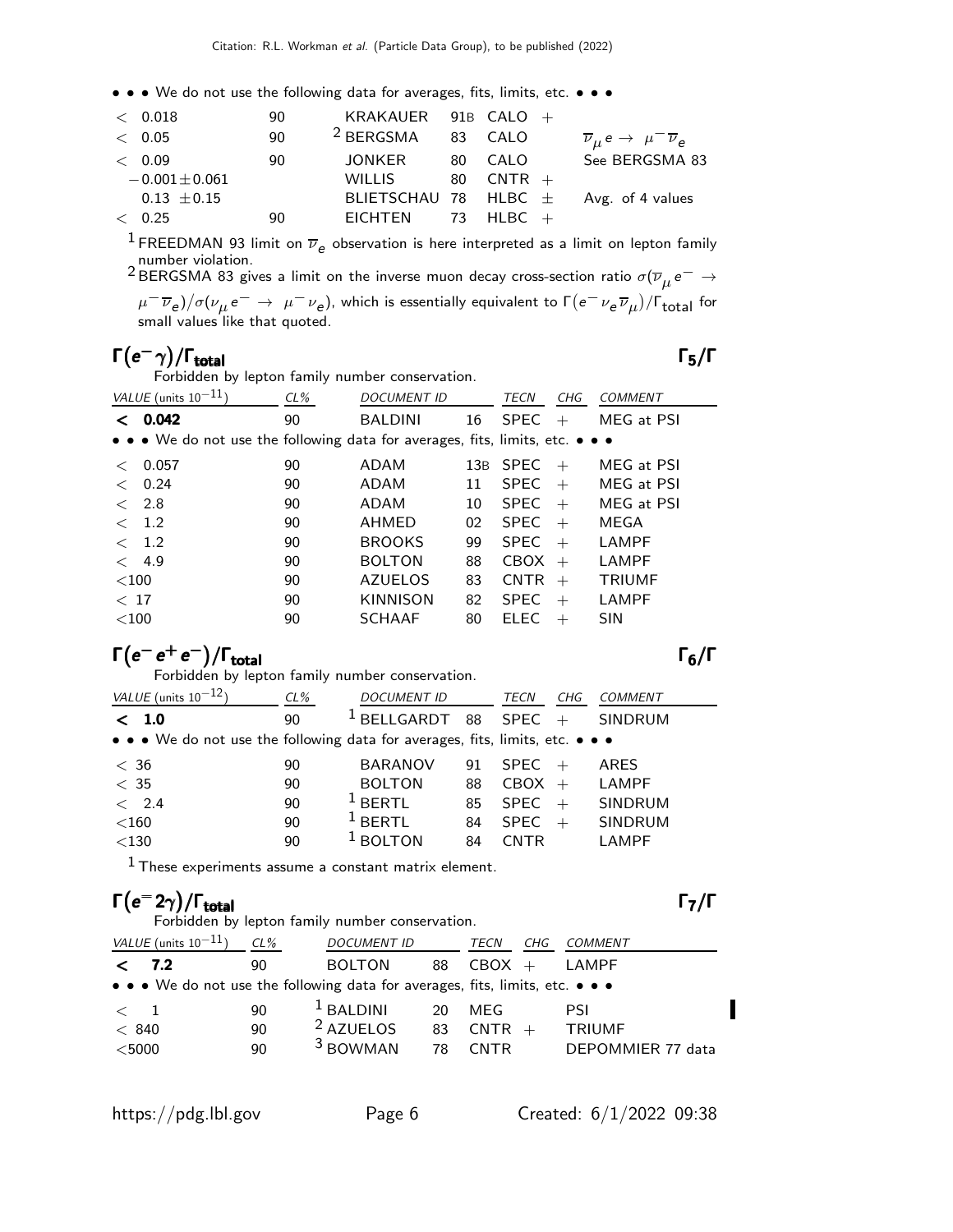- <sup>1</sup> BALDINI 20 uses  $7.5 \times 10^{14}$  stopped muons to obtain limits on  $\mu \to eX$  decay mediated by a new light particle X with lifetimes  $<$  40 ps, which decays to  $\gamma\gamma$  for X-mass ranges 20–45 MeV. The limit of the order  $< 10^{-11}$  at 90% CL is for the mass range 20–30 2 MeV.<br>  $\frac{2}{3}$  AZUELOS 83 uses the phase space distribution of BOWMAN 78.
- 
- $3 BOWMAN$  78 assumes an interaction Lagrangian local on the scale of the inverse  $\mu$ mass.

### LIMIT ON  $\mu^- \rightarrow e^-$  conversion

Forbidden by lepton family number conservation.

| $\sigma(\mu^{-32}S \to e^{-32}S) / \sigma(\mu^{-32}S \to \nu_\mu^{32}P^*)$                                       |        |                                                         |    |             |                                                                                                    |  |
|------------------------------------------------------------------------------------------------------------------|--------|---------------------------------------------------------|----|-------------|----------------------------------------------------------------------------------------------------|--|
| <b>VALUE</b>                                                                                                     | $CL\%$ | DOCUMENT ID TECN COMMENT                                |    |             |                                                                                                    |  |
| ${<}7\times10^{-11}$                                                                                             | 90     | BADERT                                                  | 80 | STRC SIN    |                                                                                                    |  |
| • • • We do not use the following data for averages, fits, limits, etc. • • •                                    |        |                                                         |    |             |                                                                                                    |  |
| ${<}4\times10^{-10}$                                                                                             | 90     | BADERT        77                                        |    | STRC SIN    |                                                                                                    |  |
| $\sigma(\mu^- \textsf{Cu} \rightarrow e^- \textsf{Cu}) / \sigma(\mu^- \textsf{Cu} \rightarrow \textsf{capture})$ |        |                                                         |    |             |                                                                                                    |  |
| <b>VALUE</b>                                                                                                     | $CL\%$ | DOCUMENT ID                                             |    | TECN        |                                                                                                    |  |
| • • • We do not use the following data for averages, fits, limits, etc. • • •                                    |        |                                                         |    |             |                                                                                                    |  |
| ${<}1.6\times10^{-8}$                                                                                            | 90     | <b>BRYMAN</b>                                           | 72 | <b>SPEC</b> |                                                                                                    |  |
| $\sigma(\mu^-$ Ti $\rightarrow e^-$ Ti) / $\sigma(\mu^-$ Ti $\rightarrow$ capture)                               |        |                                                         |    |             |                                                                                                    |  |
| <b>VALUE</b>                                                                                                     |        |                                                         |    |             |                                                                                                    |  |
| $\frac{VALUE}{100}$ $\frac{CL\%}{90}$ $\frac{DOCUMENT ID}{100HMEN}$ $\frac{TECN}{93}$ $\frac{COMMENT}{100}$      |        |                                                         |    |             | 93 SPEC SINDRUM II                                                                                 |  |
| • • • We do not use the following data for averages, fits, limits, etc. • • •                                    |        |                                                         |    |             |                                                                                                    |  |
| $\leq 4.6 \times 10^{-12}$                                                                                       | 90     | AHMAD                                                   | 88 |             | TPC TRIUMF                                                                                         |  |
| ${<}1.6\times10^{-11}$                                                                                           | 90     | <b>BRYMAN</b>                                           | 85 |             | TPC TRIUMF                                                                                         |  |
|                                                                                                                  |        | process enhanced by coherence and expected to dominate. |    |             | $^1$ DOHMEN 93 assumes $\mu^-\rightarrow~e^-$ conversion leaves the nucleus in its ground state, a |  |
| $\sigma(\mu^-{\sf Pb}\to~{\sf e}^-{\sf Pb})$ / $\sigma(\mu^-{\sf Pb}\to~{\sf capture})$                          |        |                                                         |    |             |                                                                                                    |  |
| VALUE                                                                                                            |        | <u>CL% DOCUMENT ID TECN COMMENT</u>                     |    |             |                                                                                                    |  |
| $\leq 4.6 \times 10^{-11}$                                                                                       |        | 90 HONECKER 96                                          |    |             | SPEC SINDRUM II                                                                                    |  |
| • • • We do not use the following data for averages, fits, limits, etc. • • •                                    |        |                                                         |    |             |                                                                                                    |  |
| ${<}4.9\times10^{-10}$                                                                                           | 90     | AHMAD                                                   | 88 | <b>TPC</b>  | <b>TRIUMF</b>                                                                                      |  |
| $\sigma(\mu^- A u \rightarrow e^- A u) / \sigma(\mu^- A u \rightarrow$ capture)                                  |        |                                                         |    |             |                                                                                                    |  |
| VALUE                                                                                                            | CL%    | DOCUMENT ID TECN CHG COMMENT                            |    |             |                                                                                                    |  |
| $<7 \times 10^{-13}$                                                                                             | 90     | <b>BERTL</b>                                            | 06 | <b>SPEC</b> | $\frac{1}{2}$ and $\frac{1}{2}$<br>SINDRUM II                                                      |  |

### LIMIT ON  $\mu^- \rightarrow e^+$  conversion

Forbidden by total lepton number conservation.

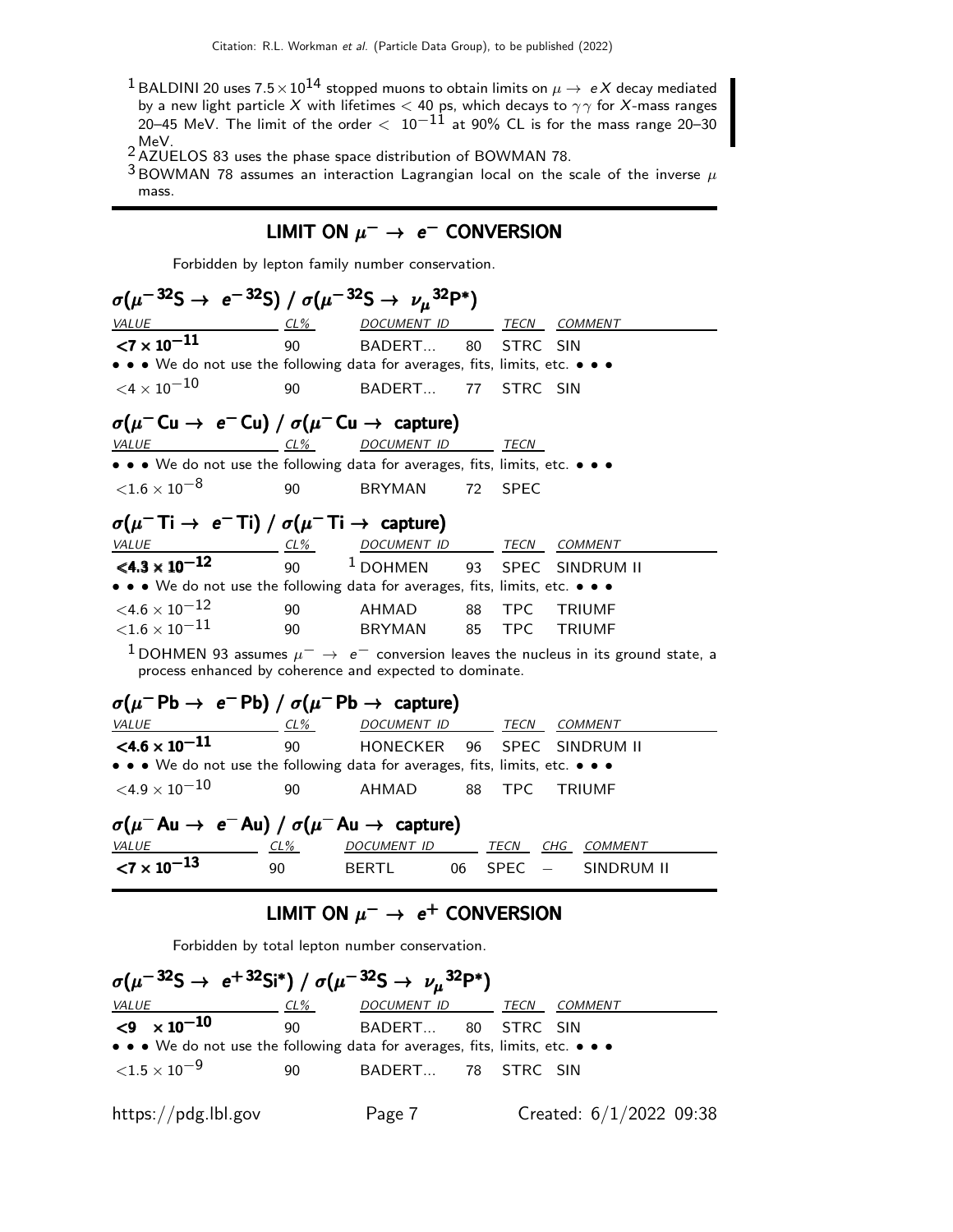|                            |      | $\sigma(\mu^{-127} \rightarrow e^{+127} \text{Sb*}) / \sigma(\mu^{-127} \rightarrow \text{anything})$ |  |                             |
|----------------------------|------|-------------------------------------------------------------------------------------------------------|--|-----------------------------|
| <i>VALUE</i>               | CL%  | DOCUMENT ID TECN                                                                                      |  | COMMENT                     |
| $<$ 3 $\times$ 10 $^{-10}$ | 90 L | $\overline{1}$ ABFI A                                                                                 |  | 80 CNTR Radiochemical tech. |

 $^1$  ABELA 80 is upper limit for  $\mu^ e^+$  conversion leading to particle-stable states of  $^{127}$ Sb. Limit for total conversion rate is higher by a factor less than 4 (G. Backenstoss, private communication).

| $\sigma(\mu^- \text{Cu} \rightarrow e^+ \text{Co}) / \sigma(\mu^- \text{Cu} \rightarrow \nu_\mu \text{Ni})$ |    |                                                                                                          |             |         |
|-------------------------------------------------------------------------------------------------------------|----|----------------------------------------------------------------------------------------------------------|-------------|---------|
| VALUE                                                                                                       |    | CL% DOCUMENT ID                                                                                          | TECN        |         |
|                                                                                                             |    | • • • We do not use the following data for averages, fits, limits, etc. • • •                            |             |         |
| $\langle 2.6 \times 10^{-8}$                                                                                | 90 | BRYMAN 72                                                                                                | <b>SPEC</b> |         |
| ${<}2.2\times10^{-7}$                                                                                       | 90 | CONFORTO 62 OSPK                                                                                         |             |         |
|                                                                                                             |    | $\sigma(\mu^- \text{Ti} \rightarrow e^+ \text{Ca}) / \sigma(\mu^- \text{Ti} \rightarrow \text{capture})$ |             |         |
|                                                                                                             |    | <u>VALUE CL% EVTS DOCUMENT ID TECN CHG</u>                                                               |             | COMMENT |
|                                                                                                             |    | $\langle 3.6 \times 10^{-11}$ 90 1 <sup>1,2</sup> KAULARD 98 SPEC - SINDRUM II                           |             |         |
|                                                                                                             |    | • • • We do not use the following data for averages, fits, limits, etc. • • •                            |             |         |
| ${<}1.7\times10^{-12}$                                                                                      |    | 90 $1^{2,3}$ KAULARD 98 SPEC $-$ SINDRUM II                                                              |             |         |

| $\leq 1.7 \times 10^{-12}$ |     | $\rightarrow$ KAULARD | $98$ SPF( $-$ | SINDRUM II    |
|----------------------------|-----|-----------------------|---------------|---------------|
| $\{4.3\times10^{-12}\}$    | 90. | <sup>3</sup> DOHMEN   | 93 SPFC       | SINDRUM II    |
| ${<}8.9\times10^{-11}$     | ۹O  | $1$ DOHMEN            | $93$ SPFC     | SINDRUM II    |
| ${<}1.7\times10^{-10}$     | 90. | $4$ AHMAD             | 88 TPC        | <b>TRIUMF</b> |
|                            |     |                       |               |               |

 $<sup>1</sup>$  This limit assumes a giant resonance excitation of the daughter Ca nucleus (mean energy</sup> and width both 20 MeV).

2 KAULARD 98 obtained these same limits using the unified classical analysis of FELD-

 $^3\rm$  MAN 98.<br> $^3\rm$  This limit assumes the daughter Ca nucleus is left in the ground state. However, the probability of this is unknown.

4 Assuming a giant-resonance-excitation model.

#### LIMIT ON MUONIUM  $\rightarrow$  ANTIMUONIUM CONVERSION

Forbidden by lepton family number conservation.

$$
R_{\mathbf{g}} = G_{\mathbf{C}} / G_{\mathbf{F}}
$$

The effective Lagrangian for the  $\mu^+ \, e^- \rightarrow \ \mu^- \, e^+$  conversion is assumed to be

$$
\mathcal{L} = 2^{-1/2} G_C \left[ \overline{\psi}_{\mu} \gamma_{\lambda} (1 - \gamma_5) \psi_{e} \right] \left[ \overline{\psi}_{\mu} \gamma_{\lambda} (1 - \gamma_5) \psi_{e} \right] + \text{h.c.}
$$

The experimental result is then an upper limit on  $G_{\mathcal{C}}/G_{\mathcal{F}}$ , where  $G_{\mathcal{F}}$  is the Fermi coupling constant.

| <b>VALUE</b>                                                                  |    | CL% EVTS | <i>DOCUMENT ID</i>   |                 | TECN        | CHG | <b>COMMENT</b>                                                                                                                   |
|-------------------------------------------------------------------------------|----|----------|----------------------|-----------------|-------------|-----|----------------------------------------------------------------------------------------------------------------------------------|
| < 0.0030                                                                      | 90 | 1        | $1$ WILLMANN         |                 | 99 SPEC +   |     | $\mu^+$ at 26 GeV/c                                                                                                              |
| • • • We do not use the following data for averages, fits, limits, etc. • • • |    |          |                      |                 |             |     |                                                                                                                                  |
| < 0.14                                                                        | 90 | 1        | <sup>2</sup> GORDEEV | 97              | SPEC        | $+$ | JINR phasotron                                                                                                                   |
| < 0.018                                                                       | 90 | $\Omega$ | $3$ ABELA            | 96              | <b>SPEC</b> | $+$ | $\mu^+$ at 24 MeV                                                                                                                |
| < 6.9                                                                         | 90 |          | ΝI                   | 93              | <b>CBOX</b> |     | <b>LAMPF</b>                                                                                                                     |
| < 0.16                                                                        | 90 |          | <b>MATTHIAS</b>      | 91              | <b>SPEC</b> |     | <b>LAMPF</b>                                                                                                                     |
| < 0.29                                                                        | 90 |          | <b>HUBER</b>         | 90 <sub>B</sub> | <b>CNTR</b> |     | <b>TRIUMF</b>                                                                                                                    |
| $<$ 20                                                                        | 95 |          | <b>BEER</b>          | 86              | <b>CNTR</b> |     | <b>TRIUMF</b>                                                                                                                    |
| $<$ 42                                                                        | 95 |          | <b>MARSHALL</b>      | 82              | <b>CNTR</b> |     |                                                                                                                                  |
|                                                                               |    |          |                      |                 |             |     | $^{-1}$ WILLMANN 99 quote both probability $P_{\overline{M}\overline{M}}$ $<$ 8.3 $\times$ 10 $^{-11}$ at 90%CL in a 0.1 T field |

and  $R_{\cancel{g}} = \emph{G}_{\digamma}/\emph{G}_{\digamma}.$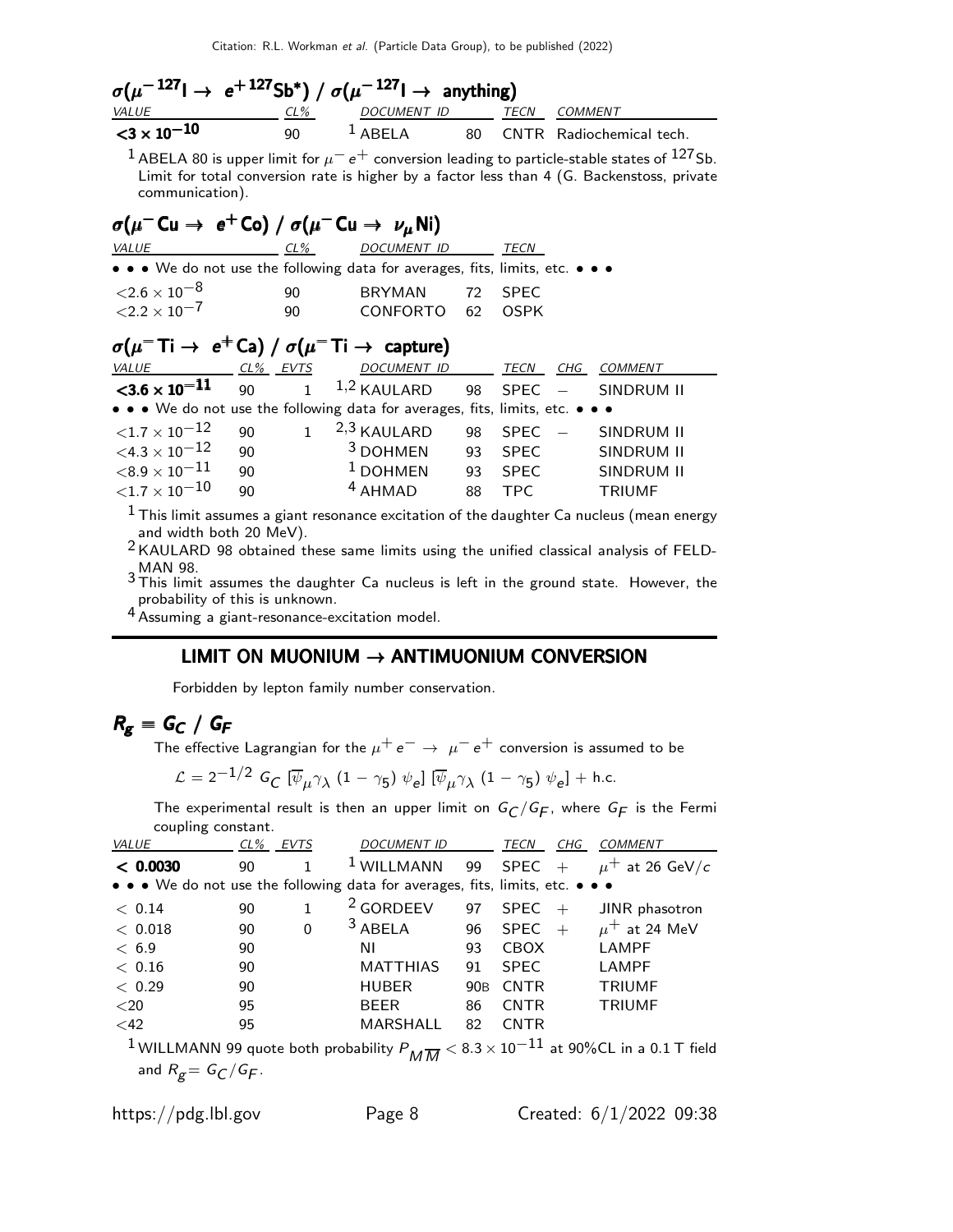<sup>2</sup> GORDEEV 97 quote limits on both  $f=G_{MM}/GF$  and the probability  $W_{MM} < 4.7 \times$  $10^{-7}$  (90% CL).

 $^3$  ABELA 96 quote both probability  $P_{\pmb{M}}\overline{\pmb{M}}\ < 8\times10^{-9}$  at 90% CL and  $R_{\pmb{g}}= \pmb{\mathcal{G}}_{\pmb{C}}/\pmb{\mathcal{G}}_{\pmb{F}}.$ 

# See the related review(s):

[Muon Decay Parameters](http://pdg.lbl.gov/2022/reviews/rpp2021-rev-muon-decay-params.pdf)

#### µ DECAY PARAMETERS

#### $ρ$  PARAMETER

| EVTS             | <b>DOCUMENT ID</b>                                                                                                                         | <b>TECN</b>                             | <b>CHG COMMENT</b>  |                                                                                                                                                                                                                                                  |
|------------------|--------------------------------------------------------------------------------------------------------------------------------------------|-----------------------------------------|---------------------|--------------------------------------------------------------------------------------------------------------------------------------------------------------------------------------------------------------------------------------------------|
|                  |                                                                                                                                            |                                         |                     |                                                                                                                                                                                                                                                  |
|                  | <sup>1</sup> BAYES                                                                                                                         |                                         |                     |                                                                                                                                                                                                                                                  |
|                  | <b>DERENZO</b>                                                                                                                             | 69 RVUE                                 |                     |                                                                                                                                                                                                                                                  |
|                  |                                                                                                                                            |                                         |                     |                                                                                                                                                                                                                                                  |
|                  |                                                                                                                                            |                                         |                     |                                                                                                                                                                                                                                                  |
| 6G               | $3$ MUSSER                                                                                                                                 |                                         |                     |                                                                                                                                                                                                                                                  |
|                  |                                                                                                                                            |                                         | Liquid Ar TPC       |                                                                                                                                                                                                                                                  |
| 170 <sub>k</sub> | <sup>4</sup> FRYBERGER                                                                                                                     |                                         |                     |                                                                                                                                                                                                                                                  |
| 280k             | <sup>4</sup> SHERWOOD                                                                                                                      |                                         | $+$ 25–53 MeV $e^+$ |                                                                                                                                                                                                                                                  |
| 800k             | <sup>4</sup> PEOPLES                                                                                                                       | 66 ASPK                                 | 20–53 MeV $e^+$     |                                                                                                                                                                                                                                                  |
|                  | 0.74979±0.00026 OUR AVERAGE<br>$0.74977 \pm 0.00012 \pm 0.00023$<br>$0.75014 \pm 0.00017 \pm 0.00045$<br>$0.75080 \pm 0.00032 \pm 0.00100$ | $(V-A)$ theory predicts $\rho = 0.75$ . | AMORUSO             | 11 TWST + Surface $\mu^+$<br>• • • We do not use the following data for averages, fits, limits, etc. • • •<br><sup>2</sup> MACDONALD 08 TWST + Surface $\mu^+$<br>05 TWST $+$ Surface $\mu^+$<br>04 ICAR<br>68 ASPK + 25-53 MeV $e^+$<br>67 ASPK |

 $<sup>1</sup>$  The quoted systematic error includes a contribution of 0.00013 (added in quadrature)</sup> from uncertainties on radiative corrections and on the Michel parameter  $\eta$ .

 $2$  The quoted systematic error includes a contribution of 0.00011 (added in quadrature) from the dependence on the Michel parameter  $\eta$ .<br><sup>3</sup> The quoted systematic error includes a contribution of 0.00023 (added in quadrature)

from the dependence on the Michel parameter  $\eta$ .<br><sup>4</sup>  $\eta$  constrained = 0. These values incorporated into a two parameter fit to  $\rho$  and  $\eta$  by DERENZO 69.

#### η PARAMETER

| $(V-A)$ theory predicts $\eta = 0$ .                                          |                  |                        |             |                                             |
|-------------------------------------------------------------------------------|------------------|------------------------|-------------|---------------------------------------------|
| <b>VALUE</b>                                                                  | EVTS             | <b>DOCUMENT ID</b>     | TECN        | CHG COMMENT                                 |
| 0.057 ±0.034 OUR AVERAGE                                                      |                  |                        |             |                                             |
| $0.071 \pm 0.037 \pm 0.005$                                                   | 30M              | DANNEBERG              |             | 05 CNTR $+$ 7-53 MeV $e^+$                  |
| $0.011 + 0.081 + 0.026$                                                       | 5.3M             | <sup>1</sup> BURKARD   | $85BCNTR +$ | 9–53 MeV $e^+$                              |
| $-0.12 + 0.21$                                                                | 6346             | <b>DERENZO</b>         | 69 HBC      | $+$ 1.6–6.8 MeV $e^+$                       |
| • • • We do not use the following data for averages, fits, limits, etc. • • • |                  |                        |             |                                             |
| $-0.0021 \pm 0.0070 \pm 0.0010$                                               | 30M              |                        |             | $^{2}$ DANNEBERG 05 CNTR + 7-53 MeV $e^{+}$ |
| $-0.012 \pm 0.015 \pm 0.003$                                                  | 5.3M             | <sup>2</sup> BURKARD   |             | 85BCNTR $+$ 9-53 MeV $e^+$                  |
| $-0.007 \pm 0.013$                                                            | 5.3M             | $3$ BURKARD            | 85BFIT      | $+$ 9-53 MeV $e^+$                          |
| $+0.5$<br>$-0.7$                                                              | 170 <sub>k</sub> | <sup>4</sup> FRYBERGER | 68 ASPK     | 25–53 MeV $e^+$<br>$+$                      |
| $-0.7$<br>$+0.6$                                                              | 280k             | <sup>4</sup> SHERWOOD  | 67 ASPK     | 25–53 MeV $e^+$<br>$+$                      |
| 0.05<br>$+0.5$                                                                | 800k             | <sup>4</sup> PEOPLES   | 66 ASPK     | $+$ 20-53 MeV $e^+$                         |
| $-2.0$<br>$+0.9$                                                              | 9213             | $5$ PLANO              | 60 HBC      | Whole spectrum<br>$^{+}$                    |
| $\mathbf{1}$                                                                  |                  |                        |             |                                             |

<sup>1</sup> Previously we used the global fit result from BURKARD 85B in OUR AVERAGE, we now

only include their actual measurement.<br>  $\frac{2}{3} \alpha = \alpha' = 0$  assumed.<br>
3 Global fit to all measured parameters. The fit correlation coefficients are given in  $\frac{4}{5}$  BURKARD 85B.<br> $\frac{4}{5}$   $\rho$  constrained = 0.75.

<sup>5</sup> Two parameter fit to  $\rho$  and  $\eta$ ; PLANO 60 discounts value for  $\eta$ .

https://pdg.lbl.gov Page 9 Created: 6/1/2022 09:38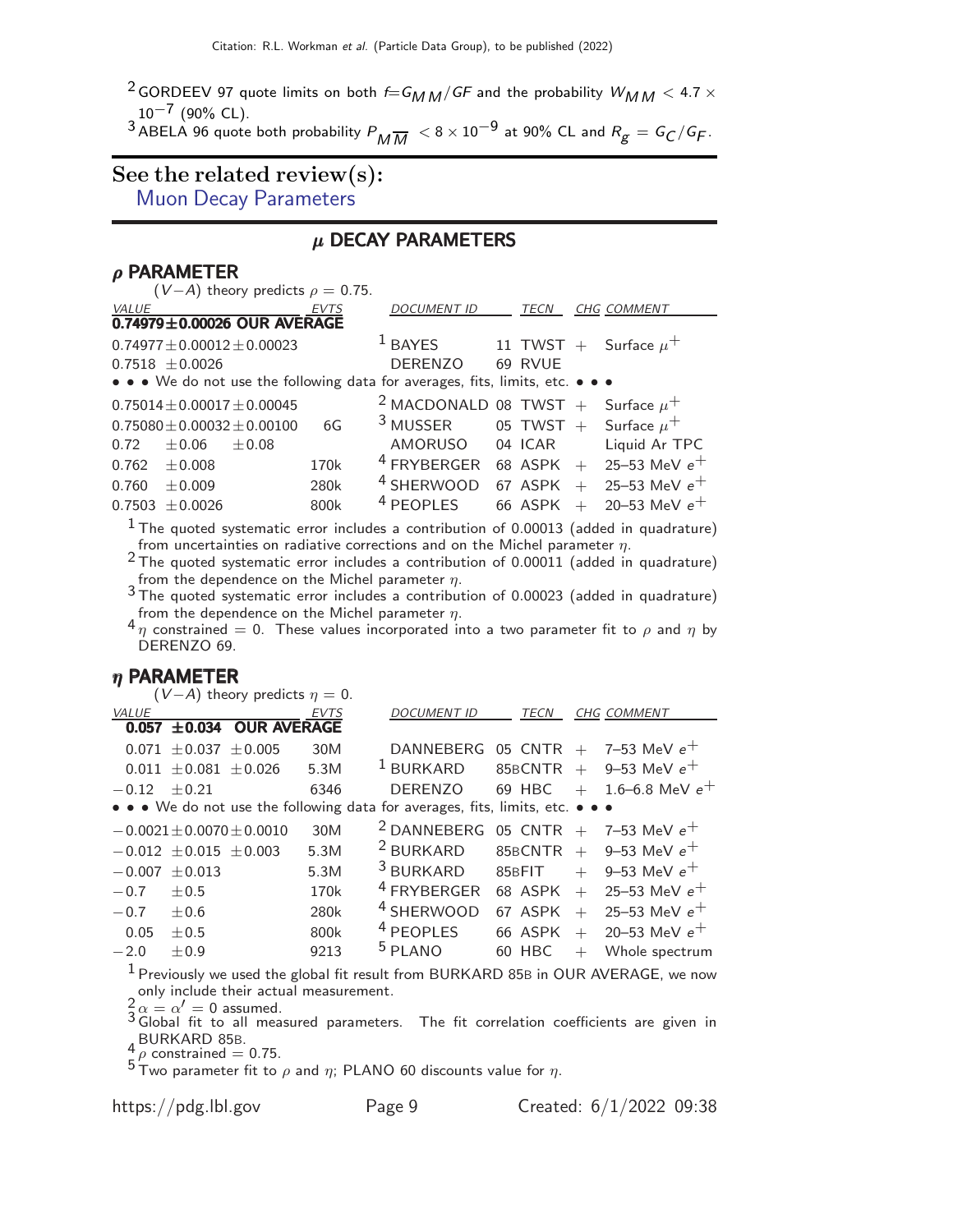#### δ PARAMETER

| $(V-A)$ theory predicts $\delta = 0.75$ .                                     |             |                                     |             |                             |
|-------------------------------------------------------------------------------|-------------|-------------------------------------|-------------|-----------------------------|
| <i>VALUE</i>                                                                  | <b>EVTS</b> | <b>DOCUMENT ID</b>                  | <b>TECN</b> | <b>CHG COMMENT</b>          |
| $0.75047 \pm 0.00034$ OUR AVERAGE                                             |             |                                     |             |                             |
| $0.75049 \pm 0.00021 \pm 0.00027$                                             |             | $1$ BAYES                           |             | 11 TWST + Surface $\mu^+$   |
| $0.7486 + 0.0026 + 0.0028$                                                    |             | $2$ BALKE                           |             | 88 SPEC + Surface $\mu^+$   |
| • • • We do not use the following data for averages, fits, limits, etc. • • • |             |                                     |             |                             |
| $0.75067 \pm 0.00030 \pm 0.00067$                                             |             | MACDONALD 08 TWST + Surface $\mu^+$ |             |                             |
| $0.74964 \pm 0.00066 \pm 0.00112$                                             | 6G          | GAPONENKO 05 TWST + Surface $\mu^+$ |             |                             |
|                                                                               |             | <sup>3</sup> VOSSLER                | 69          |                             |
| 0.752<br>$+0.009$                                                             | 490k        | FRYBERGER                           |             | 68 ASPK $+$ 25-53 MeV $e^+$ |
| 0.782<br>$+0.031$                                                             |             | <b>KRUGER</b>                       | 61          |                             |
| 0.78<br>$+0.05$                                                               | 8354        | <b>PLANO</b>                        | 60 HBC      | Whole spectrum              |

 $^{\rm 1}$ The quoted systematic error includes a contribution of 0.00006 (added in quadrature) from uncertainties on radiative corrections and on the Michel parameter  $\eta.$ 

<sup>2</sup> BALKE 88 uses  $\rho = 0.752 \pm 0.003$ .

3 VOSSLER 69 has measured the asymmetry below 10 MeV. See comments about radiative corrections in VOSSLER 69.

# $|(\xi \text{ PARAMETER}) \times (\mu \text{ LONGITUDINAL POLARIZATION})|$ <br>
(V 4) theory prodicts  $\xi = 1$  longitudinal polarization = 1

|              | $(V-A)$ theory predicts $\xi = 1$ , longitudinal polarization = 1. |  |                  |
|--------------|--------------------------------------------------------------------|--|------------------|
| <i>VALUE</i> | <i>DOCUMENT ID</i>                                                 |  | TECN CHG COMMENT |

#### $1.0009$   $+0.0016$  OUR AVERAGE OUR AVERAGE

|       |                                | $1.00084 \pm 0.00029 \begin{array}{r} +0.00165 \\ -0.00063 \end{array}$ | <b>BUENO</b>                                                                  | -11 | <b>TWST</b>        | Surface $\mu^+$ beam            |
|-------|--------------------------------|-------------------------------------------------------------------------|-------------------------------------------------------------------------------|-----|--------------------|---------------------------------|
|       | $1.0027 \pm 0.0079 \pm 0.0030$ |                                                                         | <b>BELTRAMI</b>                                                               | 87  | <b>CNTR</b>        | SIN, $\pi$ decay in flight      |
|       |                                |                                                                         | • • • We do not use the following data for averages, fits, limits, etc. • • • |     |                    |                                 |
|       | $1.0003 \pm 0.0006 \pm 0.0038$ |                                                                         | <b>JAMIESON</b>                                                               | 06  | TWST $+$           | surface $\mu^+$ beam            |
|       | $1.0013 \pm 0.0030 \pm 0.0053$ |                                                                         | $1$ IMAZATO                                                                   | 92  | <b>SPEC</b><br>$+$ | $K^+ \rightarrow \mu^+ \nu_\mu$ |
| 0.975 | $\pm 0.015$                    |                                                                         | AKHMANOV                                                                      | 68  | <b>EMUL</b>        | 140 kG                          |
| 0.975 | $+0.030$                       |                                                                         | <b>GUREVICH</b>                                                               | 64  | EMUL               | See AKHMANOV 68                 |
| 0.903 | $\pm 0.027$                    |                                                                         | $2$ ALI-ZADE                                                                  | 61  | EMUL<br>$+$        | 27 kG                           |
| 0.93  | $\pm 0.06$                     |                                                                         | <b>PLANO</b>                                                                  | 60  | <b>HBC</b><br>$+$  | 8.8 kG                          |
| 0.97  | $\pm 0.05$                     |                                                                         | <b>BARDON</b>                                                                 | 59  | <b>CNTR</b>        | Bromoform target                |

 $^1$ The corresponding 90% confidence limit from IMAZATO 92 is  $|\xi P_\mu| >$  0.990. This measurement is of  $\mathsf{K}^{+}$  decay, not  $\pi^{+}$  decay, so we do not include it in an average, nor do we yet set up a separate data block for  $K$  results.

2 Depolarization by medium not known sufficiently well.

# ξ  $\times$  ( $\mu$  LONGITUDINAL POLARIZATION)  $\times$  δ /  $\rho$

| VALUE                                                                         | $CL\%$ | <b>DOCUMENT ID</b> |    | TECN<br>CHG | <b>COMMENT</b>                                                                                            |
|-------------------------------------------------------------------------------|--------|--------------------|----|-------------|-----------------------------------------------------------------------------------------------------------|
| $1.00179 + 0.00156$<br>-0.00071                                               |        | $1$ BAYES          |    | 11 TWST $+$ | Surface $\mu^+$ beam                                                                                      |
| • • • We do not use the following data for averages, fits, limits, etc. • • • |        |                    |    |             |                                                                                                           |
| >0.99682                                                                      | 90     | $2$ JODIDIO        | 86 | $SPEC +$    | <b>TRIUMF</b>                                                                                             |
| >0.9966                                                                       | 90     | $3$ STOKER         | 85 | SPEC        | $+$ $\mu$ -spin rotation                                                                                  |
| >0.9959                                                                       | 90     | CARR               | 83 | $SPEC +$    | 11 kG                                                                                                     |
|                                                                               |        |                    |    |             | <b>IRAVES 11</b> obtains the limit $\leq 0.00000$ (00% CL) with the constraint that $\zeta \vee (\mu)$ ON |

 $11$  obtains the limit  $>$  0.99909 (90% CL) with the constraint that  $\xi\!\times\!(\mu$  LON-GITUDINAL POLARIZATION)  $\times$   $\delta/\rho \leq 1.0$ .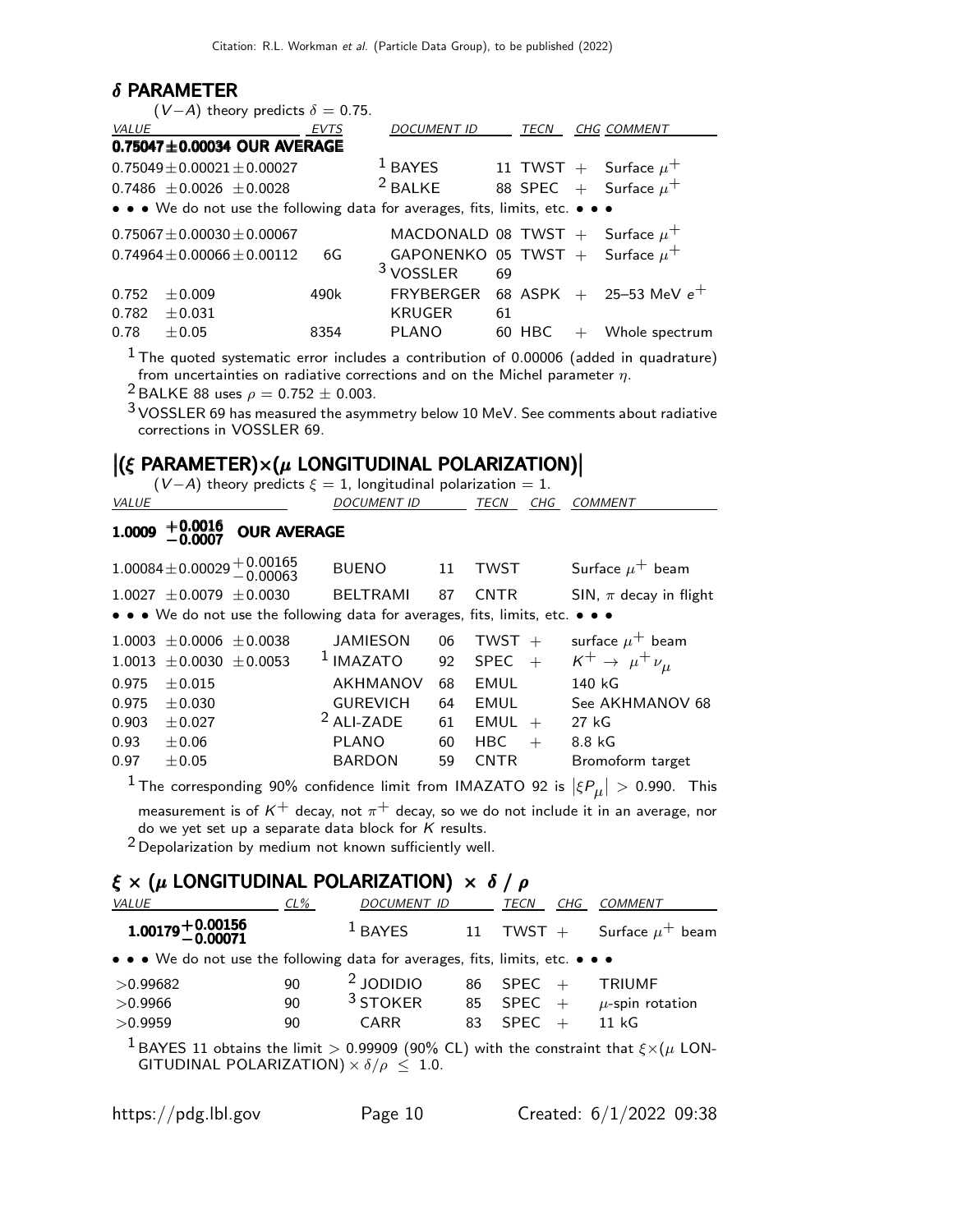<sup>2</sup> JODIDIO 86 includes data from CARR 83 and STOKER 85. The value here is from the erratum.

 $^3$ STOKER 85 find  $(\xi P_\mu \delta/\rho) >$ 0.9955 and  $>$ 0.9966, where the first limit is from new  $\mu$ spin-rotation data and the second is from combination with CARR 83 data. In  $V - A$ theory,  $(\delta/\rho) = 1.0$ .

### $\xi' =$  LONGITUDINAL POLARIZATION OF  $e^+$

 $(V-A)$  theory predicts the longitudinal polarization =  $\pm 1$  for  $e^{\pm}$ , respectively. We have flipped the sign for  $e^-$  so our programs can average.

| <i>VALUE</i>                | <b>EVTS</b> | <b>DOCUMENT ID</b> |    | TECN     | CHG | <i>COMMENT</i>     |
|-----------------------------|-------------|--------------------|----|----------|-----|--------------------|
| $1.00 \pm 0.04$ OUR AVERAGE |             |                    |    |          |     |                    |
| $0.998 \pm 0.045$           | 1 M         | <b>BURKARD</b>     | 85 | $CNTR +$ |     | $Bhabha + annihil$ |
| $0.89 \pm 0.28$             | 29k         | <b>SCHWARTZ</b>    | 67 | $OSPK =$ |     | Moller scattering  |
| $0.94 + 0.38$               |             | <b>BLOOM</b>       | 64 | $CNTR +$ |     | Brems. transmiss.  |
| $1.04 \pm 0.18$             |             | <b>DUCLOS</b>      | 64 | $CNTR +$ |     | Bhabha scattering  |
| $1.05 \pm 0.30$             |             | <b>BUHLER</b>      | 63 | $CNTR +$ |     | Annihilation       |
|                             |             |                    |    |          |     |                    |

### ξ ′′ PARAMETER

| <i>VALUE</i>                                                                                     | EVTS | DOCUMENT ID | TECN      | CHG COMMENT           |
|--------------------------------------------------------------------------------------------------|------|-------------|-----------|-----------------------|
| $0.98 \pm 0.04$ OUR AVERAGE                                                                      |      |             |           |                       |
| $0.981 \pm 0.045 \pm 0.003$ 3.87M                                                                |      | PRIEELS     | 14 CNTR + | $Bhabha + annihil$    |
| $0.65 \pm 0.36$                                                                                  | 326k | $1$ BURKARD | 85 CNTR + | $B$ habha $+$ annihil |
| <b>IDIIDIZADD OF measure <math>(d/dc)/c</math> and <math>d</math> and set <math>c = 1</math></b> |      |             |           |                       |

 $^1$ BURKARD 85 measure  $(\xi''\text{-}\xi\xi')/\xi$  and  $\xi'$  and set  $\xi=1.$ 

#### TRANSVERSE  $e^+$  POLARIZATION IN PLANE OF  $\mu$  SPIN,  $e^+$  MOMEN-TUM TUM TUM TUM

| VALUE (units $10^{-3}$ ) | EVTS | DOCUMENT ID | TFCN | CHG COMMENT                          |
|--------------------------|------|-------------|------|--------------------------------------|
| $7 \pm 8$ OUR AVERAGE    |      |             |      |                                      |
| $6.3 + 7.7 + 3.4$        | 30M  |             |      | DANNEBERG 05 CNTR $+$ 7-53 MeV $e^+$ |
| $16 \pm 21 \pm 10$       | 5.3M | BURKARD     |      | $85B$ CNTR $+$ Annihil 9–53 MeV      |

#### TRANSVERSE  $e^+$  POLARIZATION NORMAL TO PLANE OF  $\mu$  SPIN,  $e^+$ MOMENTUM MOMENTUM MOMENTUM MOMENTUM Zero if T invariance holds.

| ZEIO II 7 IIIVAHAHCE HOIUS. |      |                    |                         |     |                                      |
|-----------------------------|------|--------------------|-------------------------|-----|--------------------------------------|
| VALUE (units $10^{-3}$ )    | EVTS | <b>DOCUMENT ID</b> | TECN                    | CHG | <i>COMMENT</i>                       |
| $-2 \pm 8$ OUR AVERAGE      |      |                    |                         |     |                                      |
| $-3.7 + 7.7 + 3.4$          | 30M  |                    |                         |     | DANNEBERG 05 CNTR $+$ 7-53 MeV $e^+$ |
| $7 + 22 + 7$                | 5.3M | BURKARD            | $85\mathrm{B}$ CNTR $+$ |     | Annihil 9–53 MeV                     |
|                             |      |                    |                         |     |                                      |

#### $\alpha/A$

|                    | VALUE (units $10^{-3}$ ) | EVTS | <i>DOCUMENT ID</i>                                                                                                    |         | TECN | CHG | COMMENT                                |
|--------------------|--------------------------|------|-----------------------------------------------------------------------------------------------------------------------|---------|------|-----|----------------------------------------|
| $0.4 \pm 4.3$      |                          |      | $1$ BURKARD                                                                                                           | 85B FIT |      |     |                                        |
|                    |                          |      | $\bullet \bullet \bullet$ We do not use the following data for averages, fits, limits, etc. $\bullet \bullet \bullet$ |         |      |     |                                        |
| $15 \pm 50 \pm 14$ |                          | 5.3M | BURKARD                                                                                                               |         |      |     | $85\mathrm{B}$ CNTR $+$ 9-53 MeV $e^+$ |

 $1$  Global fit to all measured parameters. Correlation coefficients are given in BURKARD 85B.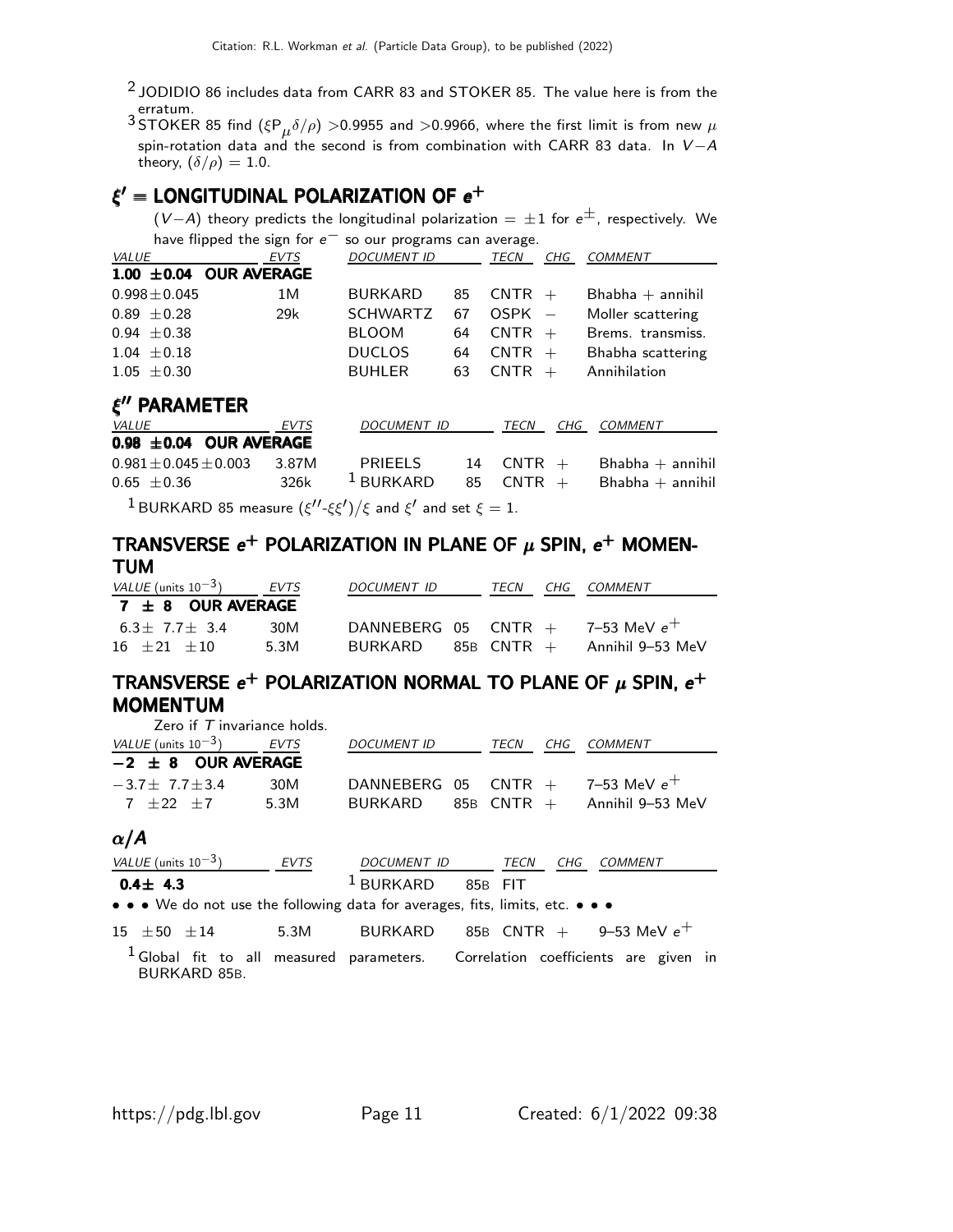### $\alpha'/A$

| Zero if $T$ invariance holds.                                                        |     |                              |  |                                      |
|--------------------------------------------------------------------------------------|-----|------------------------------|--|--------------------------------------|
| VALUE (units $10^{-3}$ ) EVTS                                                        |     | DOCUMENT ID TECN CHG COMMENT |  |                                      |
| $-10$ $\pm 20$ OUR AVERAGE                                                           |     |                              |  |                                      |
| $-3.4 \pm 21.3 \pm 4.9$                                                              | 30M |                              |  | DANNEBERG 05 CNTR $+$ 7-53 MeV $e^+$ |
| $-47$ $\pm 50$ $\pm 14$ 5.3M <sup>1</sup> BURKARD 85B CNTR + 9-53 MeV e <sup>+</sup> |     |                              |  |                                      |
| • • • We do not use the following data for averages, fits, limits, etc. • • •        |     |                              |  |                                      |
| $-0.2+4.3$                                                                           |     | $2$ BURKARD 85B FIT          |  |                                      |

 $1$  Previously we used the global fit result from BURKARD 85B in OUR AVERAGE, we now only include their actual measurement. BURKARD 85B measure  $e^+$  polarizations P $T_1$ 

and  $\mathsf{P}_{T_2}$  versus  $\mathsf{e}^+$  energy.

 $2$  Global fit to all measured parameters. The fit correlation coefficients are given in BURKARD 85B.

#### $\beta/A$

| VALUE (units $10^{-3}$ ) | <b>FVTS</b> | DOCUMENT ID            |         | TFCN | CHG COMMENT |
|--------------------------|-------------|------------------------|---------|------|-------------|
| $3.9 \pm 6.2$            |             | $\overline{1}$ BURKARD | 85B FIT |      |             |

• • • We do not use the following data for averages, fits, limits, etc. • • •

| BURKARD 85B CNTR $+$<br>5.3M<br>$2 \pm 17 \pm 6$ |  | 9–53 MeV $e^+$ |
|--------------------------------------------------|--|----------------|
|--------------------------------------------------|--|----------------|

 $<sup>1</sup>$  Global fit to all measured parameters. The fit correlation coefficients are given in</sup> BURKARD 85B.

### β ′/A

Zero if  $T$  invariance holds.

| VALUE (units $10^{-3}$ )                                                      | EVTS | DOCUMENT ID TECN                            |         | CHG | <i>COMMENT</i> |
|-------------------------------------------------------------------------------|------|---------------------------------------------|---------|-----|----------------|
| $2 \pm 7$ OUR AVERAGE                                                         |      |                                             |         |     |                |
| $-0.5\pm 7.8\pm 1.8$                                                          | 30M  | DANNEBERG 05 CNTR $+$ 7-53 MeV $e^+$        |         |     |                |
| $17\ \pm 17\ \pm 6$ 5.3M                                                      |      | $1$ BURKARD 85B CNTR + 9-53 MeV $e^+$       |         |     |                |
| • • • We do not use the following data for averages, fits, limits, etc. • • • |      |                                             |         |     |                |
| $-1.3\pm 3.5\pm 0.6$                                                          | 30M  | $^{2}$ DANNEBERG 05 CNTR + 7-53 MeV $e^{+}$ |         |     |                |
| $1.5 + 6.3$                                                                   |      | <sup>3</sup> BURKARD                        | 85B FIT |     |                |

1 Previously we used the global fit result from BURKARD 85<sup>B</sup> in OUR AVERAGE, we now only include their actual measurement. BURKARD 85B measure  $e^+$  polarizations P $T_1$ 

and  $\mathsf{P}_{T_2}$  versus  $\mathsf{e}^+$  energy.

 $\frac{2}{3} \alpha = \alpha' = 0$  assumed.

 $3$  Global fit to all measured parameters. The fit correlation coefficients are given in BURKARD 85B.

#### a/A

This comes from an alternative parameterization to that used in the Summary Table (see the "Note on Muon Decay Parameters" above).

| <i>VALUE</i> (units $10^{-3}$ )                                                                                       | $CL\%$ | <i>DOCUMENT ID</i>              | TECN |  |  |
|-----------------------------------------------------------------------------------------------------------------------|--------|---------------------------------|------|--|--|
| $\bullet \bullet \bullet$ We do not use the following data for averages, fits, limits, etc. $\bullet \bullet \bullet$ |        |                                 |      |  |  |
| ${<}15.9$                                                                                                             |        | 90 <sup>1</sup> BURKARD 85B FIT |      |  |  |
| $1$ Global fit to all measured parameters. Correlation coefficients are given in<br>BURKARD 85B.                      |        |                                 |      |  |  |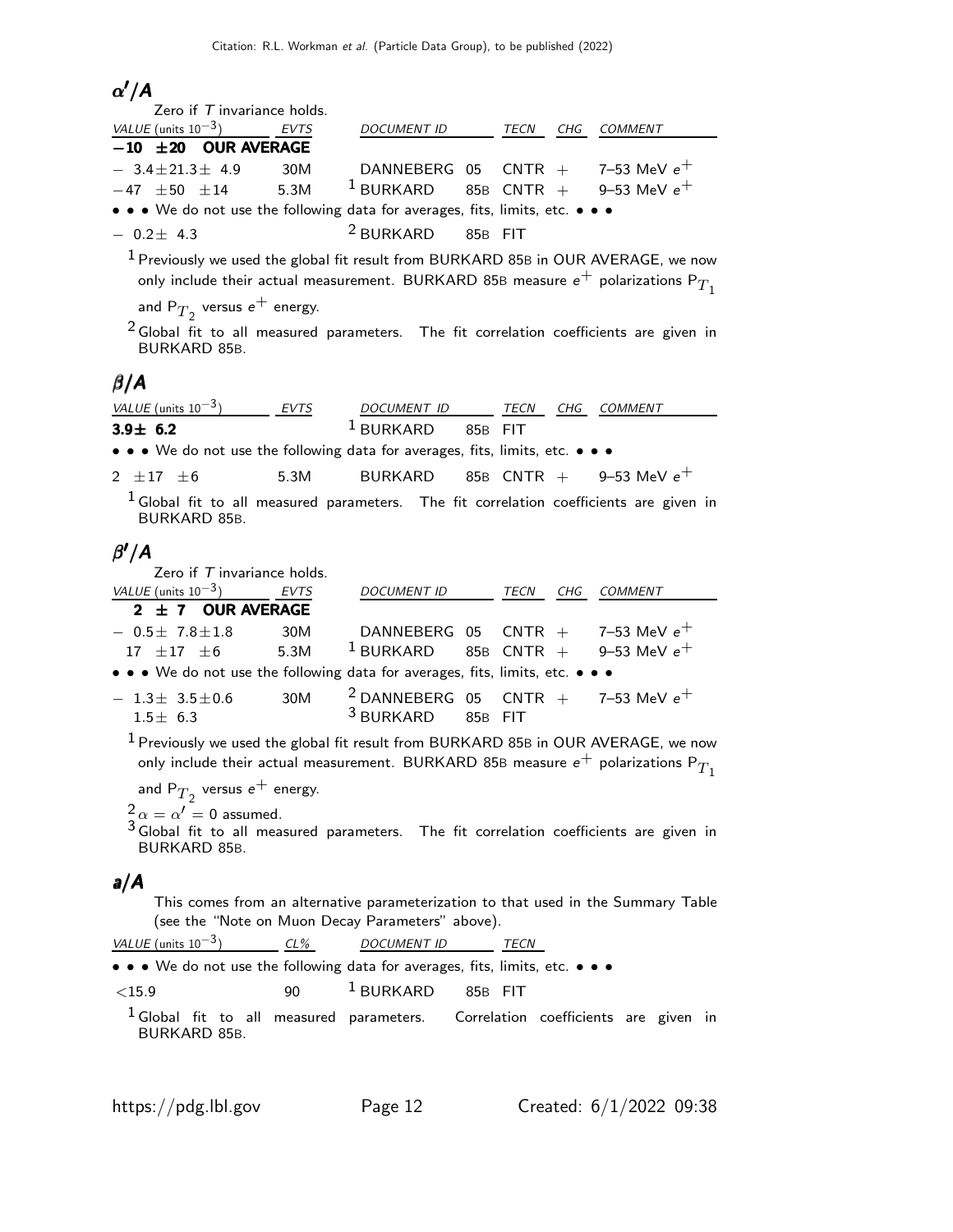### a ′/A

This comes from an alternative parameterization to that used in the Summary Table (see the "Note on Muon Decay Parameters" above).

| VALUE (units $10^{-3}$ )                                                                                              | <b>DOCUMENT ID</b>  | <b>TECN</b> |  |  |
|-----------------------------------------------------------------------------------------------------------------------|---------------------|-------------|--|--|
| $\bullet \bullet \bullet$ We do not use the following data for averages, fits, limits, etc. $\bullet \bullet \bullet$ |                     |             |  |  |
| $5.3 \pm 4.1$                                                                                                         | $1$ BURKARD 85B FIT |             |  |  |

 $1$  Global fit to all measured parameters. Correlation coefficients are given in BURKARD 85B.

### $(b'+b)/A$

This comes from an alternative parameterization to that used in the Summary Table (see the "Note on Muon Decay Parameters" above).

VALUE (units  $10^{-3}$ ) CL% DOCUMENT ID TECN

• • • We do not use the following data for averages, fits, limits, etc. • • •

 $\le$ 1.04 90  $^1$  BURKARD 85B FIT

 $1$  Global fit to all measured parameters. Correlation coefficients are given in BURKARD 85B.

#### c/A

This comes from an alternative parameterization to that used in the Summary Table (see the "Note on Muon Decay Parameters" above).

|--|

|  |  |  |  |  |  | • • • We do not use the following data for averages, fits, limits, etc. • • • |  |  |  |  |  |  |
|--|--|--|--|--|--|-------------------------------------------------------------------------------|--|--|--|--|--|--|
|--|--|--|--|--|--|-------------------------------------------------------------------------------|--|--|--|--|--|--|

 $<$  6.4 90  $^1$  BURKARD 85B FIT

 $<sup>1</sup>$  Global fit to all measured parameters. Correlation coefficients are given in</sup> BURKARD 85B.

### $c'/A$

This comes from an alternative parameterization to that used in the Summary Table (see the "Note on Muon Decay Parameters" above).

VALUE (units  $10^{-3}$ ) DOCUMENT ID TECN

• • • We do not use the following data for averages, fits, limits, etc. • • •

#### 3.5±2.0

 $1$  BURKARD 85B FIT

 $<sup>1</sup>$  Global fit to all measured parameters. Correlation coefficients are given in</sup> BURKARD 85B.

#### $\overline{\eta}$  PARAMETER

| $(V-A)$ theory predicts $\overline{\eta} = 0$ . $\overline{\eta}$ affects spectrum of radiative muon decay. |                                 |  |  |  |                                            |  |  |  |  |  |
|-------------------------------------------------------------------------------------------------------------|---------------------------------|--|--|--|--------------------------------------------|--|--|--|--|--|
| <i>VALUE</i>                                                                                                | DOCUMENT ID TECN CHG COMMENT    |  |  |  |                                            |  |  |  |  |  |
| $0.02 \pm 0.08$ OUR AVERAGE                                                                                 |                                 |  |  |  |                                            |  |  |  |  |  |
| $-0.014 \pm 0.090$                                                                                          | EICHENBER 84 ELEC + $\rho$ free |  |  |  |                                            |  |  |  |  |  |
| $+0.09 \pm 0.14$                                                                                            | $BOGART$ 67 CNTR $+$            |  |  |  |                                            |  |  |  |  |  |
| • • • We do not use the following data for averages, fits, limits, etc. • • •                               |                                 |  |  |  |                                            |  |  |  |  |  |
| $-0.035 \pm 0.098$                                                                                          |                                 |  |  |  | EICHENBER 84 ELEC $+$ $\rho$ =0.75 assumed |  |  |  |  |  |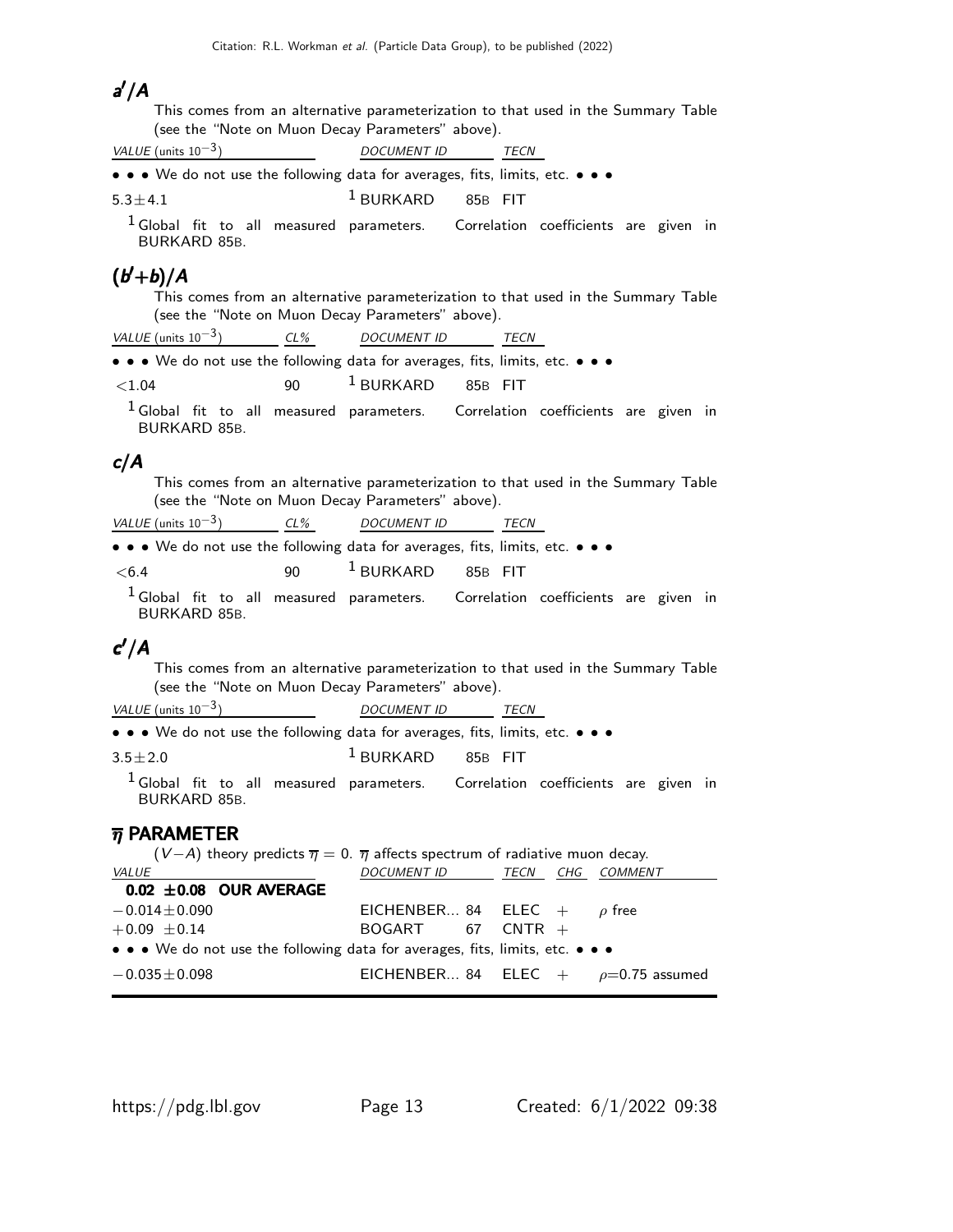### $\mu$  REFERENCES

| ABI                      | 21              | PRL 126 141801                              | B. Abi et al.                                                | (Muon g-2 Collab.)               |
|--------------------------|-----------------|---------------------------------------------|--------------------------------------------------------------|----------------------------------|
| TIESINGA                 | 21              | RMP 93 025010                               | E. Tiesinga et al.                                           | (NIST)                           |
| AOYAMA                   | 20              | PRPL 887 1                                  | T. Aoyama et al.                                             |                                  |
| BALDINI                  | 20              | EPJ C80 858                                 | A.M. Baldini et al.                                          | (MEG Collab.)                    |
| BALDINI                  | 16              | EPJ C76 434                                 | A.M. Baldini et al.                                          | (MEG Collab.)                    |
| BALDINI                  | 16A             | EPJ C76 108                                 | A.M. Baldini et al.                                          | (MEG Collab.)                    |
| MOHR                     | 16              | RMP 88 035009                               | P.J. Mohr, D.B. Newell, B.N. Taylor                          | (NIST)                           |
| <b>PRIEELS</b>           | 14              | PR D90 112003                               | R. Prieels <i>et al.</i>                                     | $(LOUV, ETH, PSI+)$              |
| <b>ADAM</b>              | 13B             | PRL 110 201801                              | J. Adam et al.                                               | (MEG Collab.)                    |
| <b>TISHCHENKO</b>        | 13<br>12        | PR D87 052003<br>RMP 84 1527                | V. Tishchenko et al.                                         | (MuLan Collab.)                  |
| MOHR<br>ADAM             | 11              | PRL 107 171801                              | P.J. Mohr, B.N. Taylor, D.B. Newell<br>J. Adam <i>et al.</i> | (NIST)<br>(MEG Collab.)          |
| <b>BAYES</b>             | 11              | PRL 106 041804                              | R. Bayes et al.                                              | (TWIST Collab.)                  |
| Also                     |                 | PR D85 092013                               | A. Hillairet et al.                                          | (TWIST Collab.)                  |
| <b>BUENO</b>             | 11              | PR D84 032005                               | J.F. Bueno et al.                                            | (TWIST Collab.)                  |
| Also                     |                 | PR D85 039908 (errat.)                      | J.F. Bueno et al.                                            | (TWIST Collab.)                  |
| WEBBER                   | 11              | PRL 106 041803                              | D.M. Webber et al.                                           | (MuLan Collab.)                  |
| Also                     |                 | PRL 106 079901 (errat.) D.M. Webber et al.  |                                                              | (MuLan Collab.)                  |
| ADAM                     | 10              | NP B834 1                                   | J. Adam et al.                                               | (MEG Collab.)                    |
| <b>BENNETT</b>           | 09              | PR D80 052008                               | G.W. Bennett et al.                                          | (MUG-2 Collab.)                  |
| <b>BARCZYK</b>           | 08              | PL B663 172                                 | A. Barczyk et al.                                            | (FAST Collab.)                   |
| MACDONALD                | 08              | PR D78 032010                               | R.P. MacDonald et al.                                        | (TWIST Collab.)                  |
| MOHR                     | 08              | RMP 80 633                                  | P.J. Mohr, B.N. Taylor, D.B. Newell                          | (NIST)                           |
| <b>CHITWOOD</b>          | 07              | PRL 99 032001                               | D.B. Chitwood et al.                                         | (MULAN Collab.)                  |
| <b>BENNETT</b>           | 06              | PR D73 072003                               | G.W. Bennett et al.                                          | (MUG-2 Collab.)                  |
| BERTL                    | 06              | EPJ C47 337                                 | W. Bertl et al.                                              | (SINDRUM II Collab.)             |
| JAMIESON                 | 06              | PR D74 072007                               | B. Jamieson et al.                                           | (TWIST Collab.)                  |
| DANNEBERG                | 05              | PRL 94 021802                               | N. Danneberg et al.                                          | $(ETH, JAGL, PSI+)$              |
| <b>GAPONENKO</b>         | 05              | PR D71 071101                               | A. Gaponenko et al.                                          | (TWIST Collab.)                  |
| <b>MOHR</b>              | 05              | RMP 77 1                                    | P.J. Mohr, B.N. Taylor                                       | (NIST)                           |
| <b>MUSSER</b>            | 05              | PRL 94 101805                               | J.R. Musser <i>et al.</i>                                    | (TWIST Collab.)                  |
| AMORUSO                  | 04              | EPJ C33 233                                 | S. Amoruso et al.                                            | (ICARUS Collab.)                 |
| <b>BENNETT</b>           | 04              | PRL 92 161802                               | G.W. Bennett et al.                                          | $(Muon(g-2)$ Collab.)            |
| AHMED                    | 02              | PR D65 112002                               | M. Ahmed et al.                                              | (MEGA Collab.)                   |
| <b>BENNETT</b>           | 02              | PRL 89 101804                               | G.W. Bennett et al.                                          | (Muon(g-2) Collab.)              |
| <b>BROWN</b>             | 01              | PRL 86 2227                                 | H.N. Brown et al.                                            | $(Muon(g-2)$ Collab.)            |
| <b>BROWN</b><br>MEYER    | 00<br>00        | PR D62 091101<br>PRL 84 1136                | H.N. Brown et al.                                            | $(BNL/G-2$ Collab.)              |
| <b>BROOKS</b>            | 99              | PRL 83 1521                                 | V. Meyer <i>et al.</i><br>M.L. Brooks et al.                 | (MEGA/LAMPF Collab.)             |
| <b>HUGHES</b>            | 99              | RMP 71 S133                                 | V.W. Hughes, T. Kinoshita                                    |                                  |
| LIU                      | 99              | PRL 82 711                                  | W. Liu et al.                                                | (LAMPF Collab.)                  |
| <b>MOHR</b>              | 99              | JPCRD 28 1713                               | P.J. Mohr, B.N. Taylor                                       | (NIST)                           |
| Also                     |                 | RMP 72 351                                  | P.J. Mohr, B.N. Taylor                                       | (NIST)                           |
| WILLMANN                 | 99              | PRL 82 49                                   | L. Willmann et al.                                           |                                  |
| FELDMAN                  | 98              | PR D57 3873                                 | G.J. Feldman, R.D. Cousins                                   |                                  |
| KAULARD                  | 98              | PL B422 334                                 | J. Kaulard et al.                                            | (SINDRUM-II Collab.)             |
| GORDEEV                  | 97              | PAN 60 1164                                 | V.A. Gordeev et al.                                          | (PNPI)                           |
|                          |                 | Translated from YAF 60 1291.                |                                                              |                                  |
| ABELA                    | 96              | PRL 77 1950                                 | R. Abela et al.                                              | (PSI, ZURI, HEIDH, TBIL+)        |
| HONECKER                 | 96              | PRL 76 200                                  | W. Honecker et al.                                           | (SINDRUM II Collab.)             |
| DOHMEN                   | 93              | PL B317 631                                 | C. Dohmen et al.                                             | (PSI SINDRUM-II Collab.)         |
| FREEDMAN                 | 93              | PR D47 811                                  | S.J. Freedman et al.                                         | (LAMPF E645 Collab.)             |
| ΝI                       | 93              | PR D48 1976                                 | B. Ni et al.                                                 | (LAMPF Crystal-Box Collab.)      |
| <b>IMAZATO</b>           | 92              | PRL 69 877                                  | J. Imazato <i>et al.</i>                                     | $(KEK, INUS, TOKY+)$             |
| BARANOV                  | 91              | SJNP 53 802<br>Translated from YAF 53 1302. | V.A. Baranov et al.                                          | (JINR)                           |
| KRAKAUER                 | 91B             | PL B263 534                                 | D.A. Krakauer et al.                                         | (UMD, UCI, LANL)                 |
| MATTHIAS                 | 91              | PRL 66 2716                                 | B.E. Matthias et al.                                         | (YALE, HEIDP, WILL+)             |
| Also                     |                 | PRL 67 932 (erratum)                        | B.E. Matthias et al.                                         | $(YALE, HEIDP, WILL+)$           |
| HUBER                    | 90 <sub>B</sub> | PR D41 2709                                 | T.M. Huber <i>et al.</i>                                     | $(WYOM, VICT, ARIZ+)$            |
| AHMAD                    | 88              | PR D38 2102                                 | S. Ahmad et al.                                              | (TRIU, VICT, VPI, BRCO+)         |
| Also                     |                 | PRL 59 970                                  | S. Ahmad et al.                                              | (TRIU, VPI, VICT, BRCO+)         |
| BALKE                    | 88              | PR D37 587                                  | B. Balke et al.                                              | $(LBL, UCB, COLO, NWES+)$        |
| BELLGARDT                | 88              | NP B299 1                                   | U. Bellgardt et al.                                          | (SINDRUM Collab.)                |
| <b>BOLTON</b>            | 88              | PR D38 2077                                 | R.D. Bolton et al.                                           | $(LANL, STAN, CHIC+)$            |
| Also                     |                 | PRL 56 2461                                 | R.D. Bolton et al.                                           | $(LANL, STAN, CHIC+)$            |
| Also                     |                 | PRL 57 3241                                 | D. Grosnick et al.                                           | $(CHIC, LANL, STAN+)$            |
|                          |                 |                                             |                                                              |                                  |
| BELTRAMI<br><b>COHEN</b> | 87<br>87        | PL B194 326<br>RMP 59 1121                  | I. Beltrami et al.<br>E.R. Cohen, B.N. Taylor                | (ETH, SIN, MAINZ)<br>(RISC, NBS) |

https://pdg.lbl.gov Page 14 Created: 6/1/2022 09:38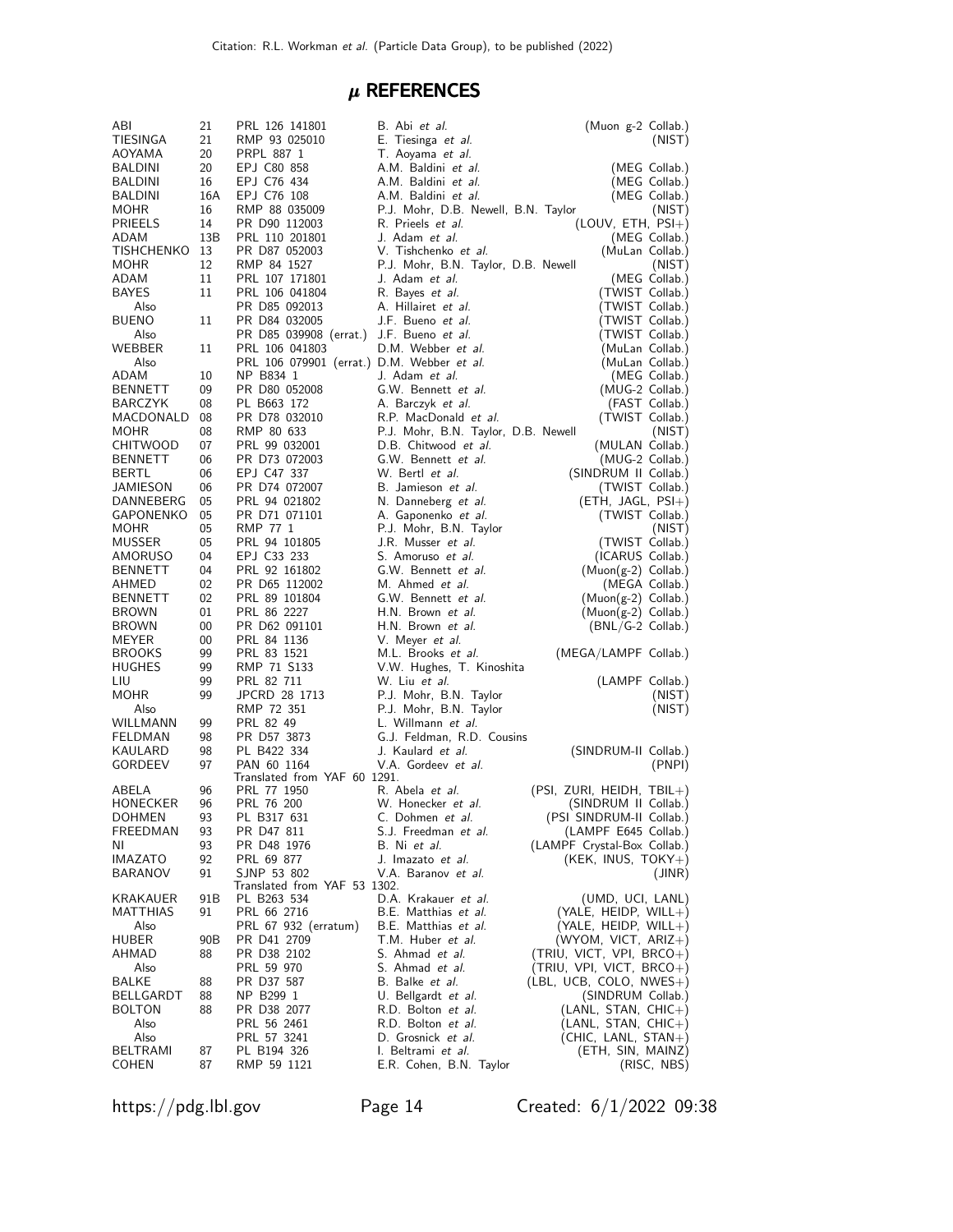| <b>BEER</b>                      | 86       | PRL 57 671                               | G.A. Beer et al.                                                    | (VICT, TRIU, WYOM)                         |
|----------------------------------|----------|------------------------------------------|---------------------------------------------------------------------|--------------------------------------------|
| <b>JODIDIO</b>                   | 86       | PR D34 1967                              | A. Jodidio et al.                                                   | (LBL, NWES, TRIU)                          |
| Also                             |          | PR D37 237 (erratum)                     | A. Jodidio et al.                                                   | (LBL, NWES, TRIU)                          |
| <b>BERTL</b><br><b>BRYMAN</b>    | 85<br>85 | NP B260 1<br>PRL 55 465                  | W. Bertl <i>et al.</i><br>D.A. Bryman et al.                        | (SINDRUM Collab.)<br>$(TRIU, CNRC, BRCO+)$ |
| <b>BURKARD</b>                   | 85       | PL 150B 242                              | H. Burkhardt et al.                                                 | (ETH, SIN, MAINZ)                          |
| <b>BURKARD</b>                   | 85B      | PL 160B 343                              | H. Burkhardt et al.                                                 | (ETH, SIN, MAINZ)                          |
| Also                             |          | PR D24 2004                              | F. Corriveau et al.                                                 | (ETH, SIN, MAINZ)                          |
| Also                             |          | PL 129B 260                              | F. Corriveau et al.                                                 | (ETH, SIN, MAINZ)                          |
| STOKER                           | 85       | PRL 54 1887                              | D.P. Stoker et al.                                                  | (LBL, NWES, TRIU)                          |
| <b>BARDIN</b>                    | 84       | PL 137B 135                              | G. Bardin et al.                                                    | (SACL, CERN, BGNA, FIRZ)                   |
| BERTL                            | 84       | PL 140B 299                              | W. Bertl et al.                                                     | (SINDRUM Collab.)                          |
| <b>BOLTON</b><br>EICHENBER       | 84<br>84 | PRL 53 1415<br>NP A412 523               | R.D. Bolton et al.<br>W. Eichenberger, R. Engfer, A. van der Schaff | (LANL, CHIC, STAN+)                        |
| GIOVANETTI                       | 84       | PR D29 343                               | K.L. Giovanetti et al.                                              | (WILL)                                     |
| <b>AZUELOS</b>                   | 83       | PRL 51 164                               | G. Azuelos et al.                                                   | (MONT, TRIU, BRCO)                         |
| Also                             |          | PRL 39 1113                              | P. Depommier et al.                                                 | (MONT, BRCO, $TRIU+$ )                     |
| <b>BERGSMA</b>                   | 83       | PL 122B 465                              | F. Bergsma et al.                                                   | (CHARM Collab.)                            |
| <b>CARR</b>                      | 83       | PRL 51 627                               | J. Carr et <i>al</i> .                                              | (LBL, NWES, TRIU)                          |
| KINNISON                         | 82       | PR D25 2846                              | W.W. Kinnison et al.                                                | (EFI, STAN, LANL)                          |
| Also                             |          | PRL 42 556                               | J.D. Bowman et al.                                                  | (LASL, EFI, STAN)                          |
| KLEMPT<br><b>MARIAM</b>          | 82<br>82 | PR D25 652<br>PRL 49 993                 | E. Klempt et al.<br>F.G. Mariam et al.                              | (MAINZ, ETH)<br>(YALE, HEIDH, BERN)        |
| MARSHALL                         | 82       | PR D25 1174                              | G.M. Marshall et al.                                                | (BRCO)                                     |
| <b>NEMETHY</b>                   | 81       | CNPP 10 147                              | P. Nemethy, V.W. Hughes                                             | (LBL, YALE)                                |
| ABELA                            | 80       | PL 95B 318                               | R. Abela et al.                                                     | (BASL, KARLK, KARLE)                       |
| BADERT                           | 80       | LNC 28 401                               | A. Badertscher et al.                                               | (BERN)                                     |
| Also                             |          | NP A377 406                              | A. Badertscher et al.                                               | (BERN)                                     |
| JONKER                           | 80       | PL 93B 203                               | M. Jonker et al.                                                    | (CHARM Collab.)                            |
| <b>SCHAAF</b>                    | 80       | NP A340 249                              | A. van der Schaaf et al.<br>H.P. Povel et al.                       | (ZURI, ETH+)                               |
| Also<br><b>WILLIS</b>            | 80       | PL 72B 183<br>PRL 44 522                 | S.E. Willis et al.                                                  | (ZURI, ETH, SIN)<br>(YALE, LBL, LASL+)     |
| Also                             |          | PRL 45 1370                              | S.E. Willis et al.                                                  | (YALE, LBL, LASL+)                         |
| BAILEY                           | 79       | NP B150 1                                | J.M. Bailey                                                         | (CERN, DARE, MAINZ)                        |
| BADERT                           | 78       | PL 79B 371                               | A. Badertscher et al.                                               | (BERN)                                     |
| <b>BAILEY</b>                    | 78       | JP G4 345                                | J.M. Bailey                                                         | (DARE, BERN, SHEF, MAINZ, $RMCS+$ )        |
| Also                             |          | NP B150 1                                | J.M. Bailey                                                         | (CERN, DARE, MAINZ)                        |
| <b>BLIETSCHAU</b>                | 78       | NP B133 205                              | J. Blietschau et al.                                                | (Gargamelle Collab.)                       |
| <b>BOWMAN</b><br>CAMANI          | 78<br>78 | PRL 41 442<br>PL 77B 326                 | J.D. Bowman et al.<br>M. Camani et al.                              | $(LASL, IAS, CMU+)$                        |
| BADERT                           | 77       | PRL 39 1385                              | A. Badertscher et al.                                               | (ETH, MAINZ)<br>(BERN)                     |
| CASPERSON                        | 77       | PRL 38 956                               | D.E. Casperson et al.                                               | (BERN, HEIDH, LASL+)                       |
| <b>DEPOMMIER</b>                 | 77       | PRL 39 1113                              | P. Depommier et al.                                                 | $(MONT, BRCO, TRIU+)$                      |
| <b>BALANDIN</b>                  | 74       | JETP 40 811                              | M.P. Balandin et al.                                                | (JINR)                                     |
|                                  |          | Translated from ZETF 67 1631.            |                                                                     |                                            |
| <b>COHEN</b><br><b>DUCLOS</b>    | 73<br>73 | JPCRD 2 664<br>PL 47B 491                | E.R. Cohen, B.N. Taylor                                             | (RISC, NBS)                                |
| <b>EICHTEN</b>                   | 73       | PL 46B 281                               | J. Duclos, A. Magnon, J. Picard<br>T. Eichten et al.                | (SACL)<br>(Gargamelle Collab.)             |
| <b>BRYMAN</b>                    | 72       | PRL 28 1469                              | D.A. Bryman et al.                                                  | (VPI)                                      |
| CROWE                            | 72       | PR D5 2145                               | K.M. Crowe et al.                                                   | (LBL, WASH)                                |
| CRANE                            | 71       | PRL 27 474                               | T. Crane <i>et al.</i>                                              | (YALE)                                     |
| <b>DERENZO</b>                   | 69       | PR 181 1854                              | S.E. Derenzo                                                        | (EFI)                                      |
| <b>VOSSLER</b>                   | 69       | NC 63A 423                               | C. Vossler                                                          | (EFI)                                      |
| AKHMANOV                         | 68       | SJNP 6 230<br>Translated from YAF 6 316. | V.V. Akhmanov et al.                                                | (KIAE)                                     |
| FRYBERGER                        | 68       | PR 166 1379                              | D. Fryberger                                                        | (EFI)                                      |
| <b>BOGART</b>                    | 67       | PR 156 1405                              | E. Bogart et al.                                                    | (COLU)                                     |
| <b>SCHWARTZ</b>                  | 67       | PR 162 1306                              | D.M. Schwartz                                                       | (EFI)                                      |
| SHERWOOD                         | 67       | PR 156 1475                              | B.A. Sherwood                                                       | (EFI)                                      |
| <b>PEOPLES</b>                   | 66       | Nevis 147 unpub.                         | J. Peoples                                                          | (COLU)                                     |
| <b>BLOOM</b>                     | 64       | PL 8 87                                  | S. Bloom et al.<br>J. Duclos et al.                                 | (CERN)                                     |
| <b>DUCLOS</b><br><b>GUREVICH</b> | 64<br>64 | PL 9 62<br>PL 11 185                     | I.I. Gurevich et al.                                                | (CERN)<br>(KIAE)                           |
| <b>BUHLER</b>                    | 63       | PL 7 368                                 | A. Buhler-Broglin et al.                                            | (CERN)                                     |
| MEYER                            | 63       | PR 132 2693                              | S.L. Meyer <i>et al.</i>                                            | (COLU)                                     |
| CHARPAK                          | 62       | PL 1 16                                  | G. Charpak et al.                                                   | (CERN)                                     |
| CONFORTO                         | 62       | NC 26 261                                | G. Conforto et al.                                                  | (INFN, ROMA, CERN)                         |
| ALI-ZADE                         | 61       | JETP 13 313                              | S.A. Ali-Zade, I.I. Gurevich, B.A. Nikolsky                         |                                            |
|                                  |          | Translated from ZETF 40 452.             |                                                                     |                                            |